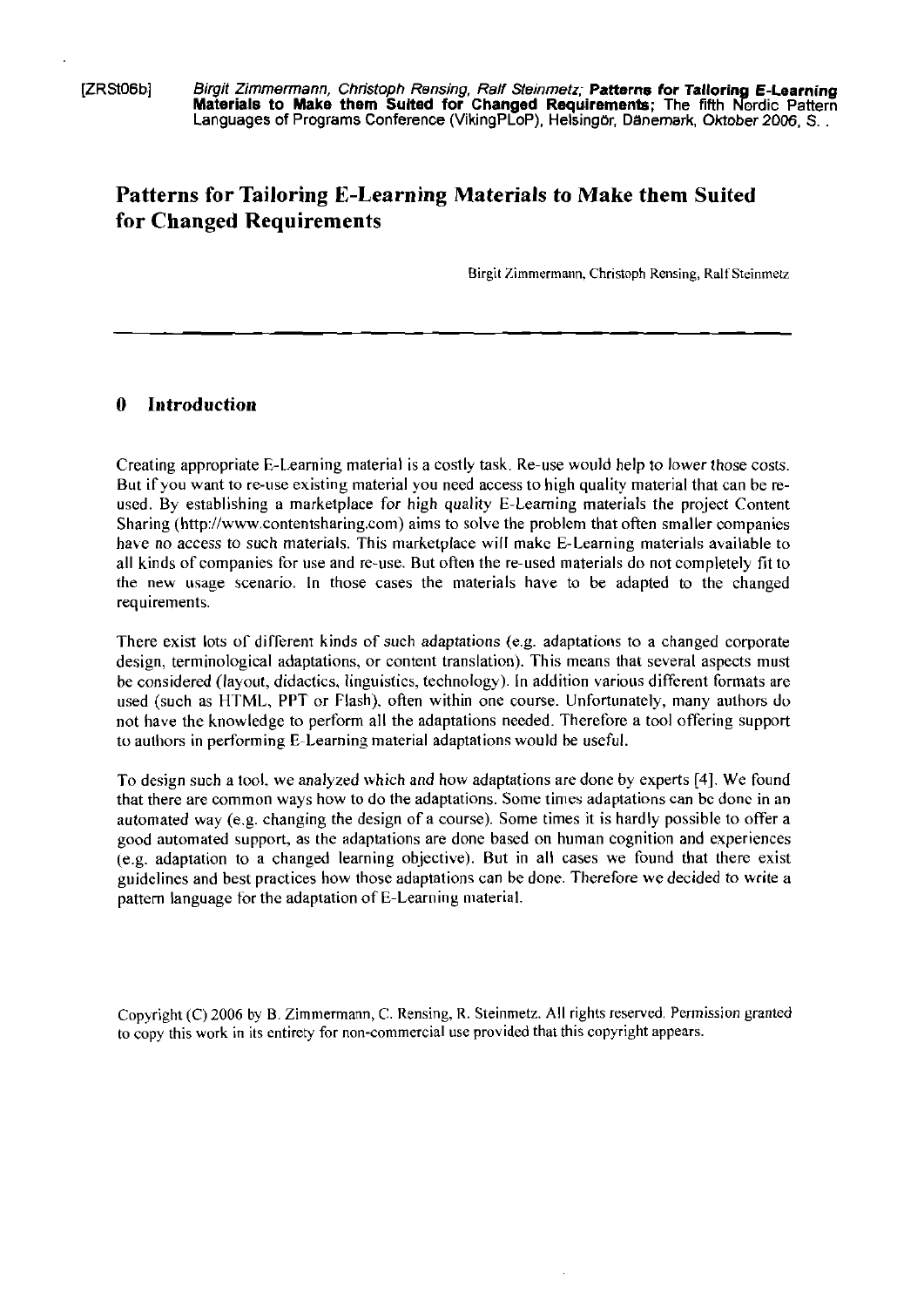In this paper we present a first version of solutions we have mined. We present them as five patterns that form a pattern language for E-Learning material adaptation. The aim of this language is to collect expert knowledge in performing single adaptation processes and to make it available to people who have to perform several adaptation processes. Those people have a certain basic knowledge that **1s** needed to perform the adaptation processes. For example they may know how to change the size of an image. But they may not be experts in all the adaptation processes they have to execute.

Talkinp to experts we got a list of 15 adaptations (listed in table I) performed by thobc experts. We also asked the experts to describe how they proceed in performing the adaptations. When analyzing the answers we got from the experts we found that adaptations cover three areas of changes:

- Changes in the *layour,*   $\bullet$
- Changes in the *confenr,* and
- Changes with a more *technical background or purpose*

Each ofthe **15** adaptations belongs at least to one area. Adapting material to a changed design for example changes the layout of the material, changing the terminology changes the content. But some adaptations belong to several areas. For example the transformation into another format is mainly an adaptation with a technical background. But it also changes the layout, e.g. by resizing images that are not suited for the new format. With our pattern language we Want to cover all areas of changes as all of them might be needed to make re-used material perfectly suited to changed requirements. 'lhe following table shows all adaptations and their assignment to the area of change they mainly belong to. The adaptations covered by the patterns in this paper are written in a hold font.

| <b>Layout</b>                                                         | Content                                                                                                                                                                                                           | <b>Technical background or</b><br>purpose                           |
|-----------------------------------------------------------------------|-------------------------------------------------------------------------------------------------------------------------------------------------------------------------------------------------------------------|---------------------------------------------------------------------|
| • design<br>• printability<br>• screen resolutions<br>• accessibility | • translation<br>• learning objective<br>• terminology<br>• degree of interaction<br>• semantic density (see<br>explanation below)<br>• learning strategy<br>• difficulty of the course<br>duration of the course | transformation into several<br>formats<br>end devices<br>bandwidths |

Table 1: Areas of adaptations.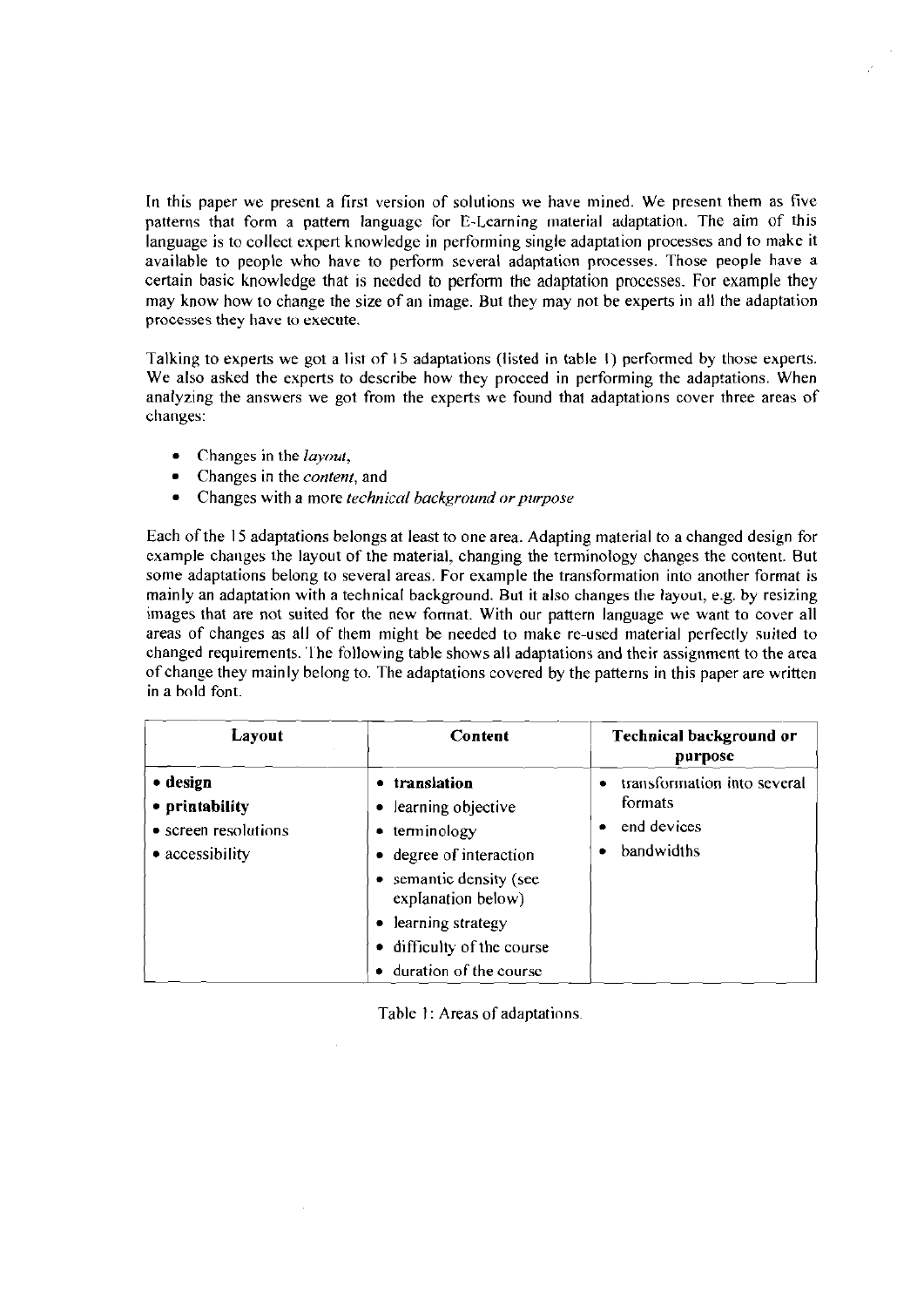Explanation to semantic density: "The degree of conciseness of a learning object. The semantic density of a learning object may be estimated in terms of its size, span, or --in the case of selftimed resources such as audio or video- -duration." [IEEE Learning Technology Standards Committee: IEEE Standard for Learning Object Metadata 1484.12.1., 2002]

In addition we found that there exist certain connections between adaptations: Two adaptations are *connected* if the execution of the first adaptation probably leads to the execution of the second adaptation.

Example: If you change the semantic density of a course you sliould also check if you have to change the difficulty of this course. The connection can be very close or looser. E.g. the connection between semantic density and difficulty is close as a course with a high semantic density is normally more difficult then a course with a low semantic density. So changing one of those two items probably leads to a need for a change in the other one as well. Between design adaptation and terminology adaptation there is a loose connection. Design adaptations are often needed if one company decides to re-use the course of another company with a different corporate design. The companies might also have specific terminologies which results in a need to adapt the terminology.

The following figure shows the connections beiween the three adaptations that are described by the patterns in this paper. Each adaptation is described by one pattern which is named according to the adaptation. The arrows between two adaptations mean that if the first adaptation process is performed this probably leads to a need to perform the second process as well. The patterns describe how to perform the adaptations.



Figure 1: Connections between adaptations.

Our pattern language shows how to adapt E-Learning material to make it suitable for a new scenario of usage. There may be other pattern languages related to our language. like lan Graham's "WU pattern language" [I] or Vogel and Zdun's pattern language for "Content Conversion and Generation on the Web" [3]. But up to now no pattern language for adapting existing E-Learning material to changed requirements exists.

There exist two kinds of patterns: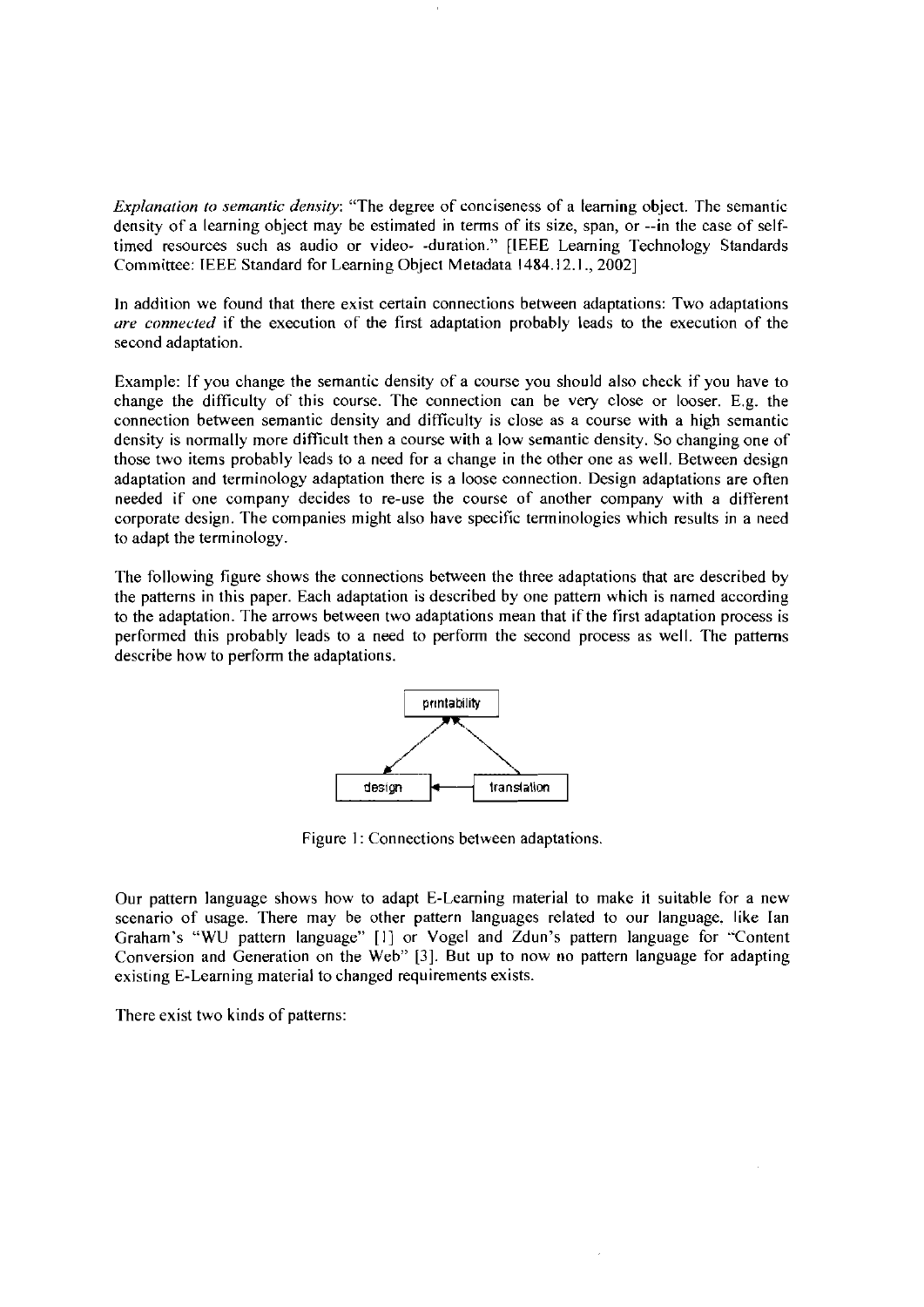- 1. First we formulate 15 *adaptation patterns*, one pattern for each adaptation. Those patterns describe how to perform an adaptation. Whenever someone wants to adapt E-Learning material to make it suited for changed requirements he / she finds the description what to do in those patterns. (This paper contains three adaptation patterns: "Design Adaptations", "Printability" and "Translation".)
- 2. Second we formulate what we call *supporting patterns*. During the execution of an adaptation process there are typical problems you might run into. Those problems are described by supporting patterns. Several of those problems occur in more than one adaptation. For example there are many adaptations that replace parts of a text. The new text parts can have a different size than the old ones. If it is important that the new text parts keep the length it is necessary to correct the text parts that differ in their length. A description of how to solve this problem can be found in the supporting pattern "Correct length of text blocks". Therefore supporting patterns describe how to solve problems that typically occur during performing adaptations. ("Correct Length of Text Blocks" and "Correct Arrangement of Elements" are the supporting patterns described in this paper.)

Problems can also occur during the execution of a solution described in a supporting pattern. To solve the problems that come up here again supporting patterns are used. If a supporting pattern does not need any other patterns to support its execution we call this a final supporting pattern.

As stated before our target group is not the group of people being experts in performing one special adaptation (like a translator is expert in performing translations or a designer is expert in changing the design). We aim at those people who have to work with adaptations but are not experts in performing them. To understand our pattern language, only a basic knowledge in adapting E-Learning material is needed. But to adapt existing material in a useful way, persons who do adaptations should have knowledge in the topic the course covers.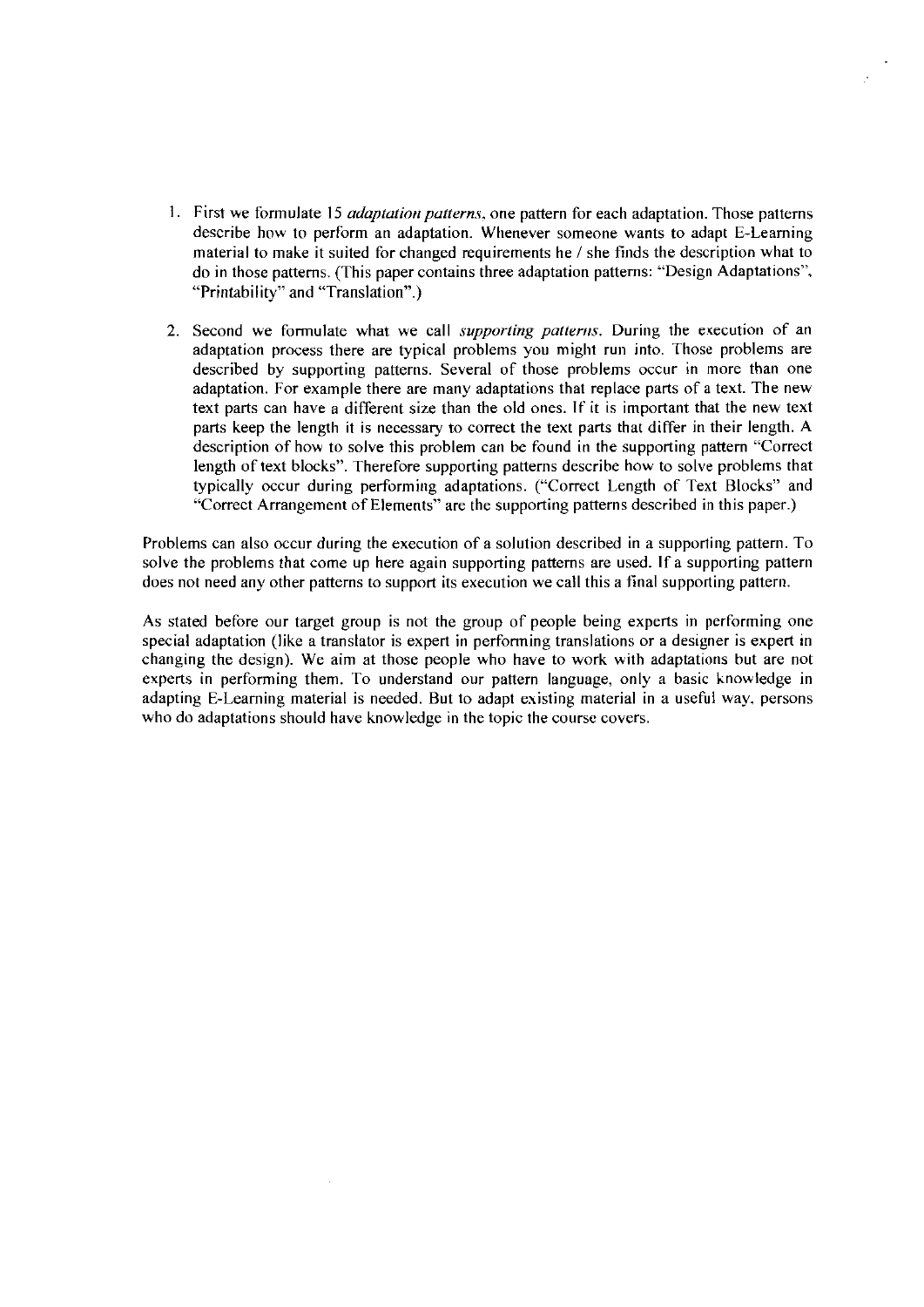# **1 Re-Using existing E-Learning Material** \*

Intent: Change existing E-Learning material to meet new requirements.

Context: Creating appropriate E-Learning material is a costly and time consuming task. One possibility to make the production of E-Learning material less expensive is to re-use existing material. This is particularly relevant for smaller companies that cannot afford to create custom material tailored to their particular needs. Re-using material can either mean that you take parts of an existing course, e.g. a good example, and add them to a new course. Or it also can mean that you re-use a whole course. However, re-using existing material is not enough since often the existing material does not completely fit the new usage scenario. As a result of this, the material has to be adapted to this new scenario.

Problem: You want to adapt existing E-Learning material to changed requirements. What do you have to do in order to achieve material that fits the new requirements?

#### Forces:

- You have to create new E-Learning material.
- You re-use a whole course or only parts of it, as they (at least partially) fit to your needs.
- The re-used course or the re-used parts do not completely match to the new scenario of usage. But it is cheaper to adapt them then to build them from scratch.

Solution: You start by defining your requirements. Then you decide which existing material best fits your needs. To achieve a 100% match between your requirements and the re-used material it might be necessary to adapt the existing resources to these requirements. How costly an adaptation is depends on the tools you have supporting you in performing the adaptation, and on the knowledge you have for this adaptation. You have to consider **15** possible adaptations:

- design: the (corporate) design of the material has to be changed  $\bullet$
- printability: you need a version optimized for printing it  $\bullet$
- $\bullet$ screen resolutions: you need versions optimized for several screen resolutions
- accessibility: the material has to me made available to disabled persons  $\bullet$
- $\bullet$ translation: the material has to be translated into another language
- learning objective: the learning objective has slightly changed (if major changes should be  $\bullet$ done to the learning objective, you have to create new material)
- terminology: the terminology used in the material has changed  $\bullet$
- degree of interaction: you want to change the degree of interaction  $\bullet$
- semantic density: you have to adapt the material to a changed semantic density  $\bullet$
- learning strategy: the material has to be adapted to a changed learning strategy  $\bullet$
- difficulty of the course: The degree of difficulty of the material has to be changed  $\bullet$
- duration of the course: the material should change its duration  $\bullet$
- $\bullet$ transformatiori irito several formats: you need several file formats (e.g. PDF and HTML)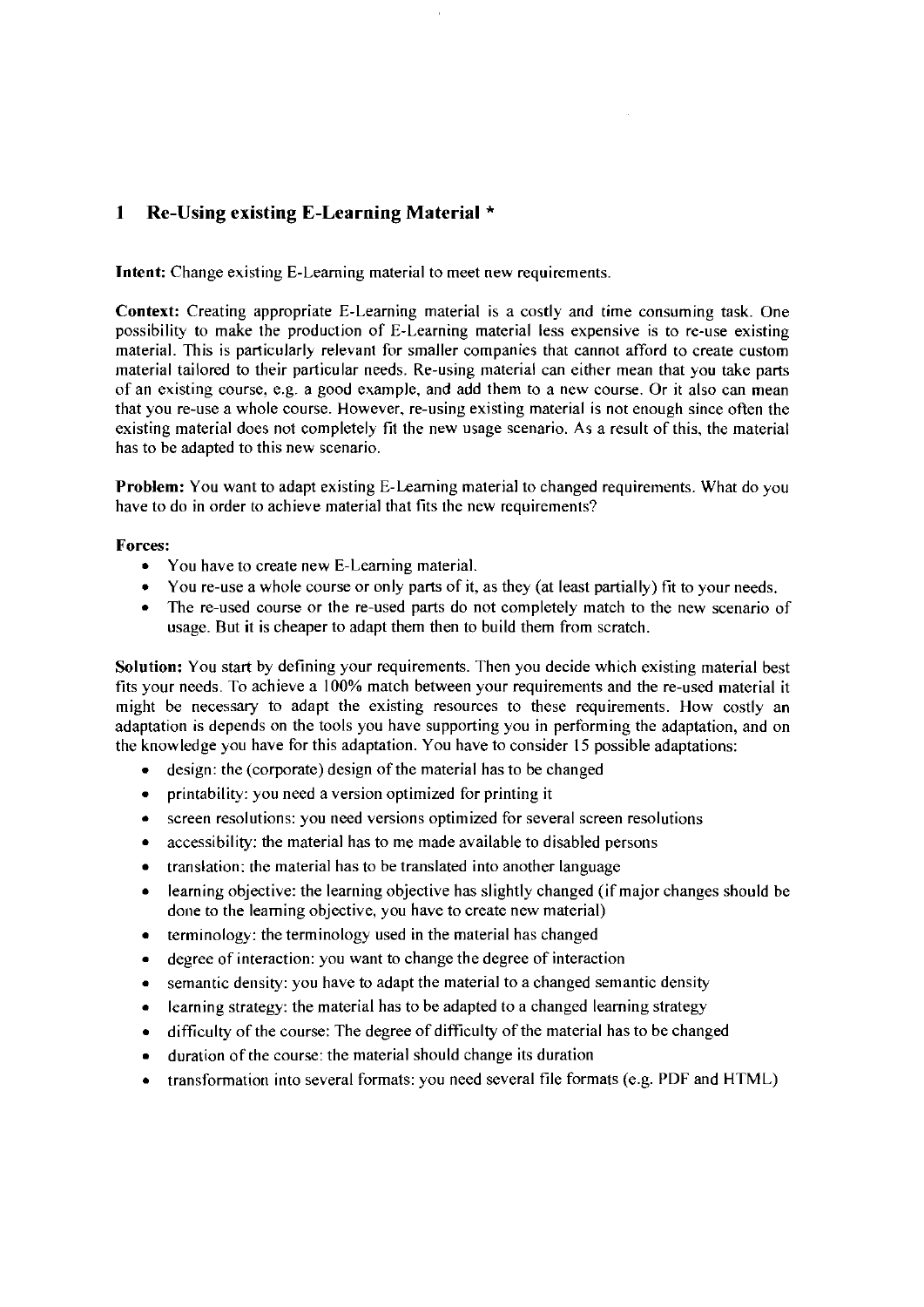- end devices: users will access the material using different devices (PDA, note book,...)
- bandwidths: users download the material via different bandwidths. The material should be  $\bullet$  . optimized to achieve the best possible download rates for several bandwidths

Known uses: This pattern is based on the experience of several people working in the area of E-Learning material production.

### **Consequences:**

- Positive:
- You save time and money.  $\bullet$
- You get E-Learning material that completely fits your needs.
- Negative:
- You have to do the adaptations.  $\bullet$
- You have to take care not to forget an adaptation. Otherwise you would get material that  $\bullet$ is not really suited for your needs.

### Related patterns: Not known

#### **Connected Patterns:**

 $\bullet$  None

### **Used Patterns:**

• You adapt E-Learning materials to changed requirements with adaptation patterns such as TRANSLATION (for different languages), DESIGN ADAPTATION (for different designs) and PRINTABILITY (to get a printable version).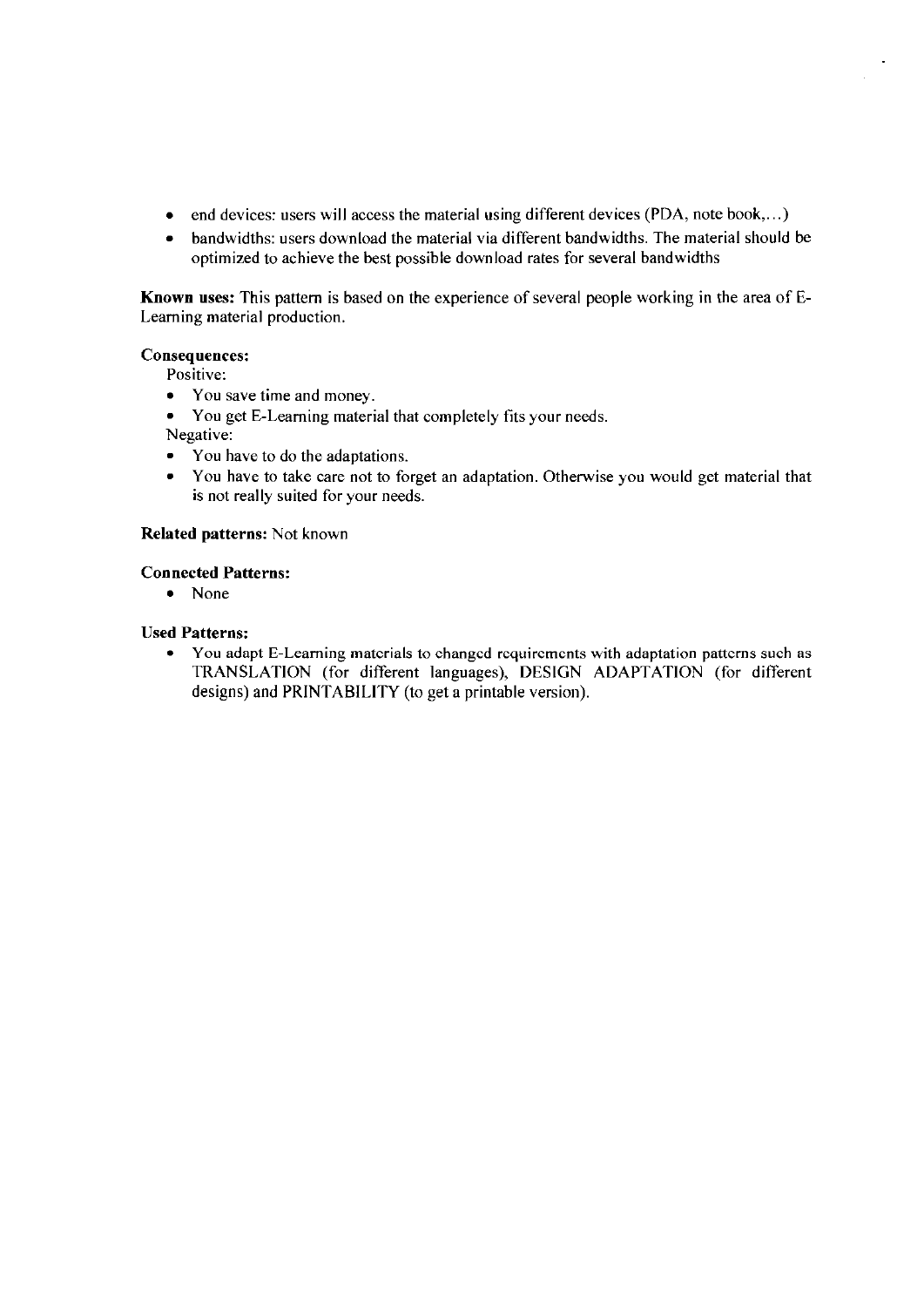# **2 Design Adaptation** \*

**Intent:** Adapt the design of materials to match incoming requirements.

**Context:** As for many kinds of content the design is very important for E-Learning content. Therefore you should always take care of a design matching all requirements. If there is a change in design requirements it is necessary to adapt the course to the new requirements. There are several reasons for a change in the requirements, e.g. if a course was originally designed for one company and should be re-used in another company or if the style guide of a company changes.

**Problem:** You want to adapt your course to changed requirements concerning the (corporate) design, What do you have to do in order to achieve a design that fits the new requirements?



Figure 2: Example for a design adaptation

Fig. 2 shows a course: First the original version, and then after adapting it to a changed corporate design.

# **Forces:**

- E-Learning Courses are normally designed by following a style guide. If this style guide changes for some reason the design of the course has to be adapted to the new guideline.
- The design normally consists of many items, like logos, background images and colors,  $\bullet$ fonts etc. To adapt the design all elements have to be considered.
- If a style template is used you can change this template (e.g. CSS for HTML or slide  $\bullet$ master for PPT).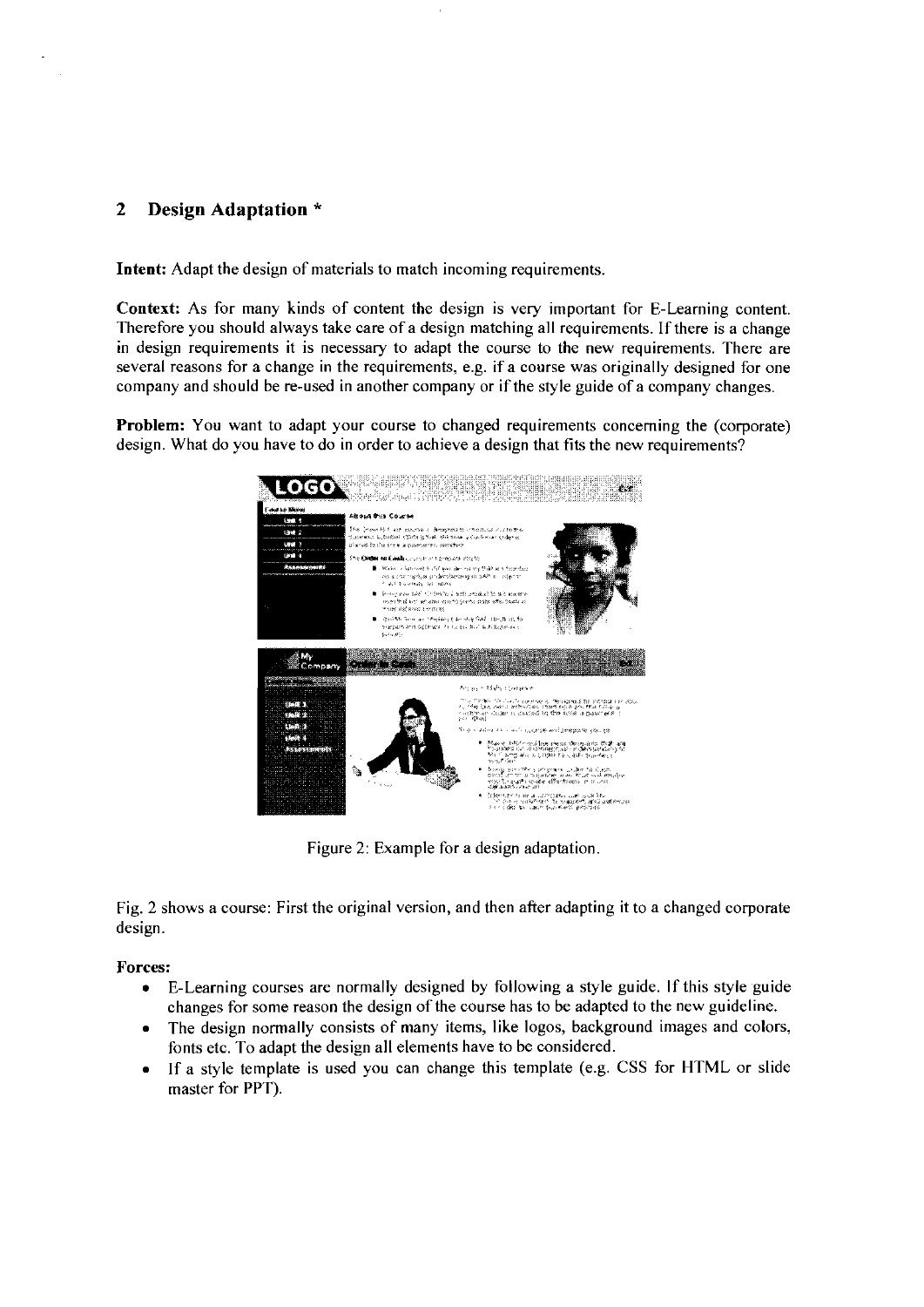$\bullet$ If no style template is used you have to change the design by changing element by element, page by page and file by file.

Solution: A design adaptation starts by replacing graphical elements that do not meet the requirements (e.g. logos). Therefore you decide for each graphical element if it is conform to your requirements. If it is not you replace it by a conform element. If the new graphical elements have a different size compared to the original ones it might be necessary to resize them. Depending on the tile format of the materials the way how you replace the elements is different. E.g. in HTML you replace the target of the element's tag, whereas in DOC you delete the old element and insert a new one.

There might be some graphical elements that occur in places where no elements at all are allowed to occur. You should check for those elements and if you detect some you must delete them.

lf you need additional graphical elements in places where no element is provided you have to add those elements. Keep in mind that this has effects on the arrangement of all elements. In the last step you rearrange all elements that are not placed correctly.

Style guides normally detine rules how to design the whole layout. lf the style guide changes you have to adapt the design accordingly.

If you Want to use the course in another company it might be also necessary to change the company name. Be careful if the new name has a different length then the old one. This might has a negative effect on the look of the text blocks, where the name has been changed.

There is no strict order in executing the steps mentioned so far. However the order proposed here seems to be useful. The step "Rearranging text parts and images" should always be executed as the last step. When executing this step you should check that all elements are positioned correctly. All other steps might influence the arrangement of elements. E.g. if a logo is deleted instead of replacing it, this leads to a change in the arrangement of the other elements as weil.

Steps needed to execute the solution:

- **1.** Replacing graphical elements
- 2. Deleting graphical elements
- 3. Add additional graphical elements
- 4. Performing changes according to style guides
- 5. Changing company naming
- 6. Rearranging text parts and images

Known uses: This pattern is based on the experience of experts in branding and corporate design from several companies, e.g. SAP, as well as on our experiences in changing the design of E-Learning content.

#### Consequences:

Positive:

The course is adapted to the required (corporate) design. This generates the required look and feel for this course.

Negative:

 $\cdot$ 

In the rare cases where no style guide is available the adaptation is hard to execute and might be incomplete.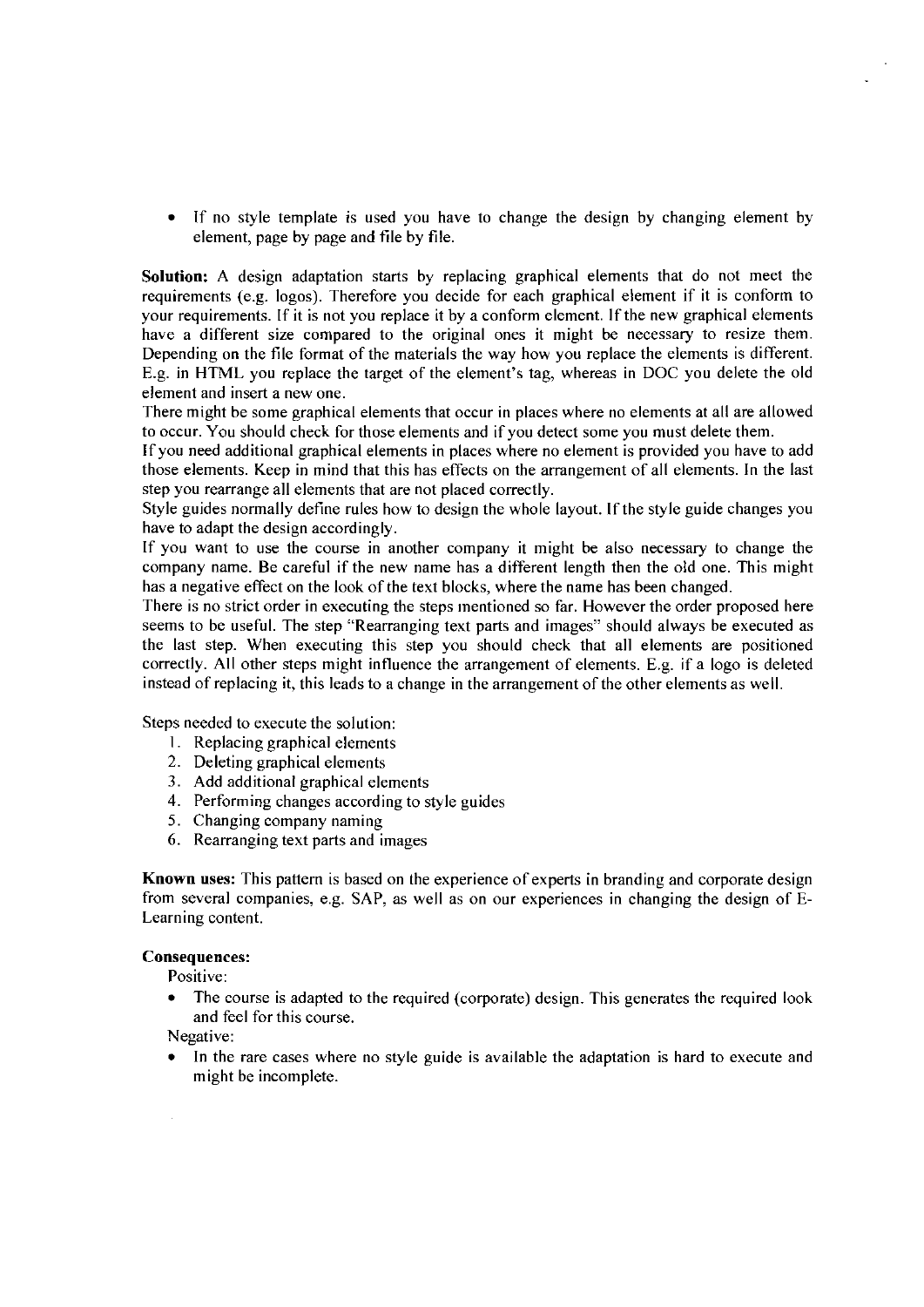If you have done adaptations that provide an additional version of the Course for parallel use (like translation or printability) you should perform the design changes for these versions as well.

### Related patterns: Not known

#### Connected Patterns:

 $\bar{z}$ 

- $\bullet$ Teminology (Often the target group has changed if a layout change has to be executed. A change in the target group might also require an adaptation to a changed terminology.)
- Printability (If you have changed a version that is optimized for printing, you should check that none of your changes conflicts with printability.)

#### Used Patterns:

- 'Torrect arrangement of elements" used by "Rearranging text parts and images"
- "Correct length of text blocks" used by "Changing company naming"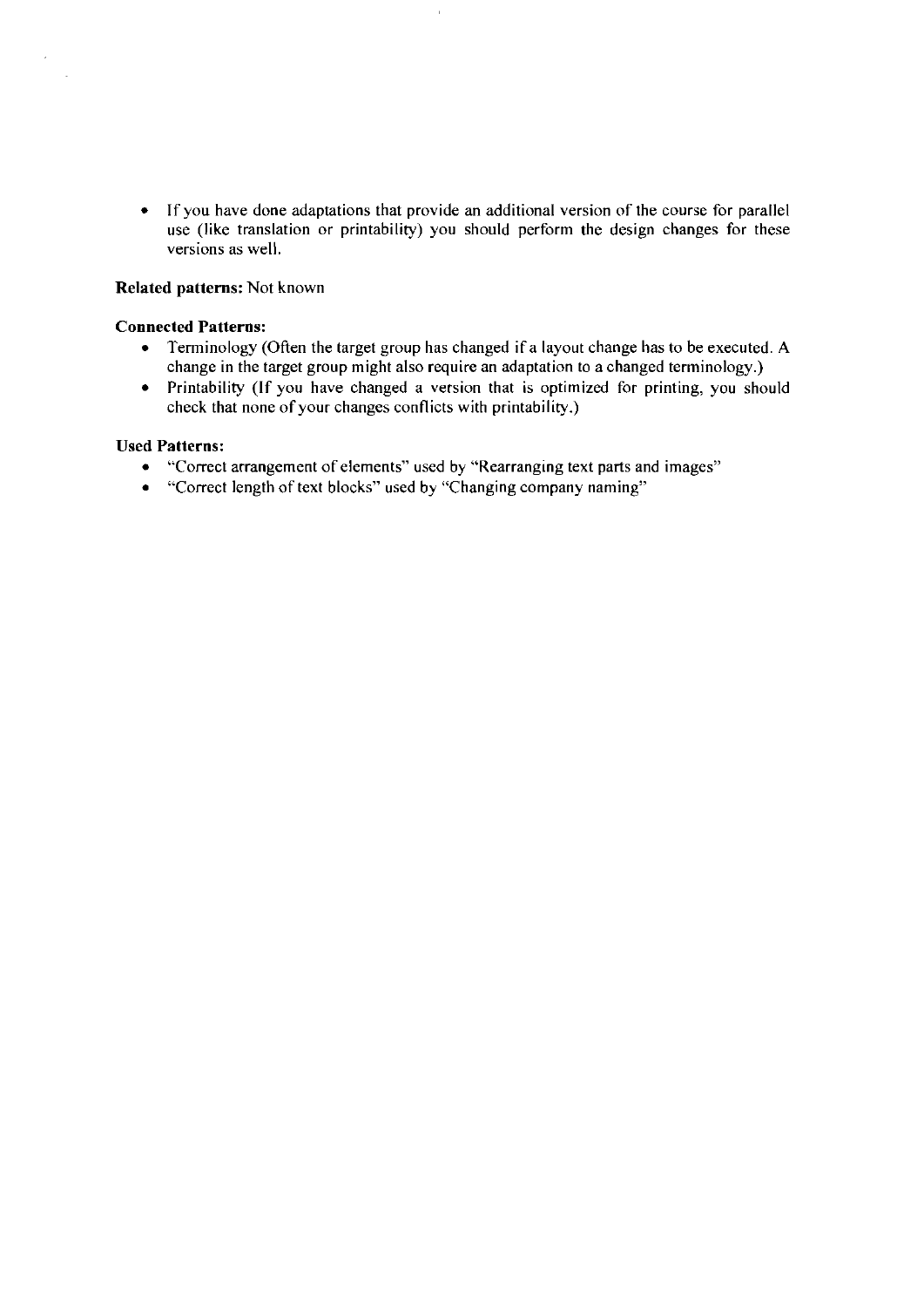#### $\mathbf{3}$ Printability \*

Intent: Printing E-Learning materials appropriately.

Context: Most E-Learning materials are designed to access them via a browser. Often materials are without any provision for printing them in a suitable way. For example, a course may allow a student to exercise an online test, but not to print the results. But often users want a printable version of the materials. As Ian Graham says: "Navigability and aesthetics conflict with printability..." [1]. Therefore you should provide two versions: the original one optimized for output on a screen, and a second, separate version that is optimized for printing. The user can then print the material if he / she wants to do so.

**Problem:** You want to provide a separate version of the material that is optimized for printing. How do you optimize the new version for printing?



Figure 3: Example for a printability adaptation.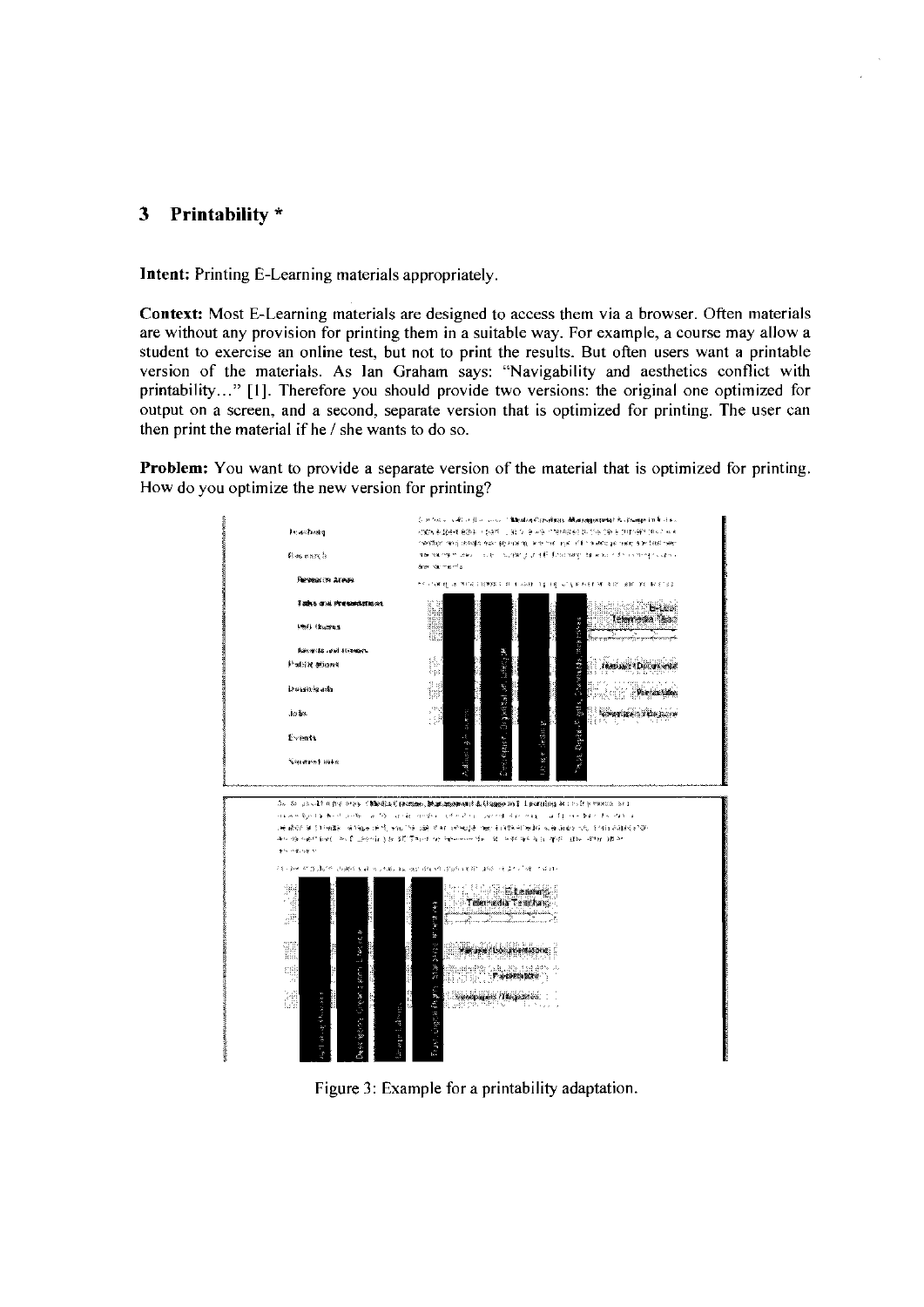Fig. **3** shows how the research departrnent KOM solved the printing problern. The first part of the image shows a srnall section of the print preview of a part of KOM's hornepage. You can see that some elements on the right hand side are cut off. To overcome this problem KOM offers a second version of their website that is optimized for printing. This is dernonstrated in the lower part of the figure. You can find the sarne problern and the nearly same solution in the area of **E-**Learning material.

#### **Forces:**

- Adaptation to achieve a good printability is not needed for all formats. Page based  $\bullet$ formats like PDF or DOC that have been created to be printed later on, do not need to be adapted.
- Your material is not optimized for printing, but for access e.g. via a web browser or a special player for E-Learning courses.
- When printing the material some elements might be cut off.
- Sometimes formatting data like CSS is available and can be used for optimization, sometimes this is not the case. But often it is not enough to "only" change this CSS file, you also have to take care for images if they are used.
- When printing some elements might be separated in a way that downgrades readability  $\bullet$ and understandability.
- You need a version optimized for printing in addition to the version optimized for viewing it on a computer screen.

**Solution:** In general you should create a new printer friendly version of your material. This rneans you have to create a second version of your material that is provided in addition to the original material. To achieve a good printability for this new version you have to resize all elements that cannot be separated in a way that they match with a printed page (e.g. images that are too big). You have to do the sarne for all elernents that can be separated (e.g. text boxes or tables). You should remove all colors that cause negative effects when being printed (e.g. yellow font color, or white font on a black background). You should check for elernents that contain important inforrnation but are not printed. Those elernents should be added in a printable version as well. And you should correct all page breaks that reduce readability. The order of the steps is partly fixed (the first two steps and the next two steps belong together). It is useful to follow the order proposed here to achieve a good result.

Steps needed to execute the solution:

- 1. Detecting non separable elements (like images) not fitting to targeted page size
- 2. Matching non separable elements to targeted page size
- 3. Detecting separable elements (like tables) not fitting to targeted page size
- 4. Matching separable elements to targeted page size
- 5. Checking colors not suited for printing
- 6. Checking for elements that are not printed (like backgrounds)
- 7. Correcting page breaks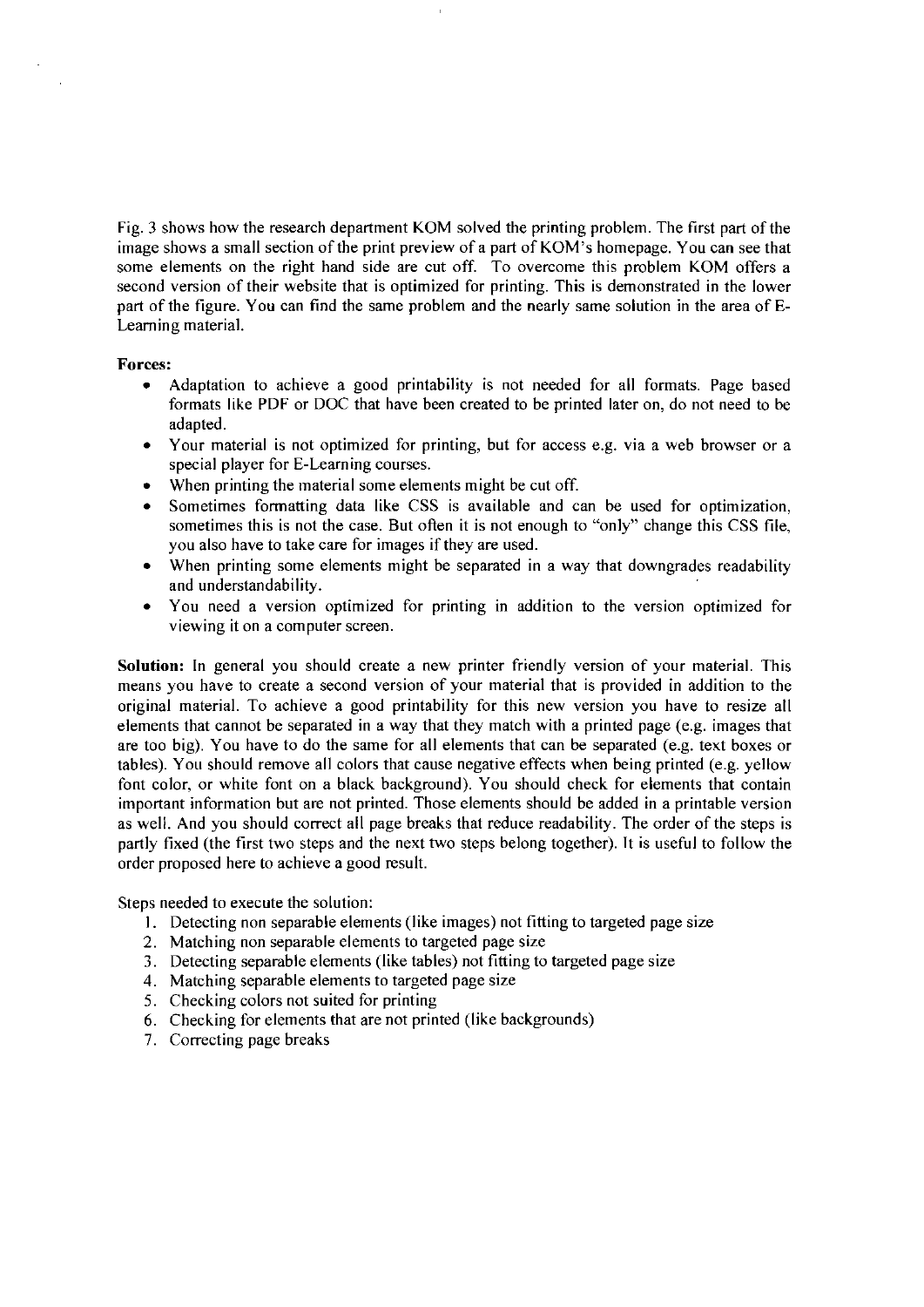Known Uses: You find lots of examples where a separate version of a resource optimized for printing is provided. e.g. company homepages like the one of the company SAP mentioned above.

The problem of printer friendly versions is considered often in the hypermedia area. In this area other patterns were developed to solve this problem. E.g. Lyardet arid Rossi [2] have written a pattern called "Printer Friendly" and Graham [I] wrote another pattern "Separate print pages". This pattern uses ideas from their work.

#### Consequences:

Positive:

• You have a version that is optimized for printing.

Negative:

- Having two versions, one optimized for viewing on a screen and one optimized for printing, causes more effort in keeping both versions current.
- If you have done adaptations that provide for additional versions of the course for parallel  $\bullet$ use (like translation) you should create a printable version of those versions as well.
- This adaptation provides a print version for each page, if you need a print version for the whole course you should additionally convert the course to a format suited for printer output (e.g. PDF).

Related patterns: "Printer Friendly", "Separate print pages"

# Connected Patterns:

 $\bullet$ Design Adaptation (If you match several elements to the targeted page size or correct page breaks, this might influence the arrangement of the elements in a way that is not conform to the design guide requirements.)

### Used Patterns:

"Correct amangement of elements" used by "Matching non separable elements to targeted page size", "Matching separable elements to targeted page size ", and "Correcting page breaks"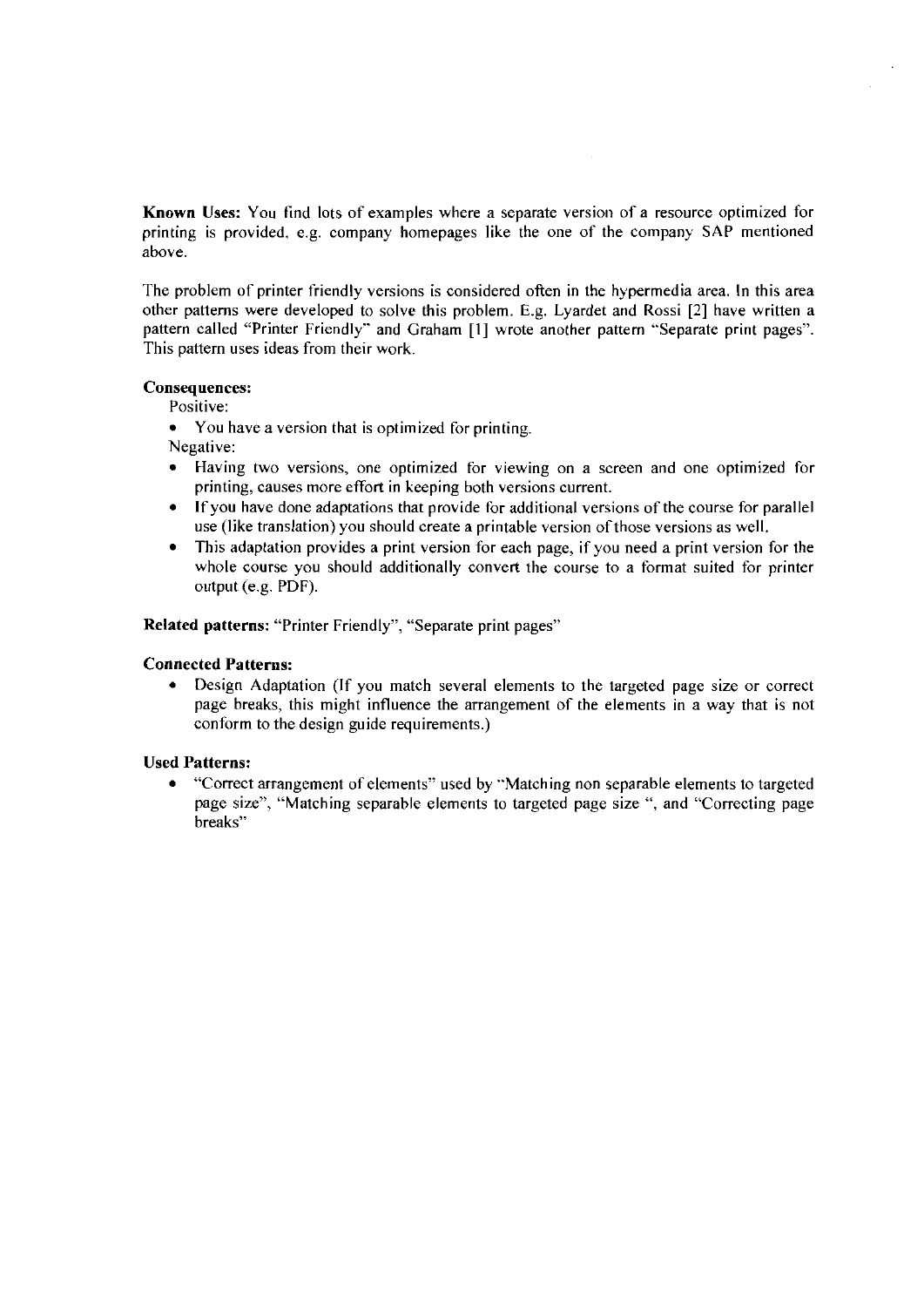#### Translation \*  $\overline{\mathbf{4}}$

Also known as: Multilingual Content Production

Intent: Provide content in a different language.

Context: Normally E-Learning material is first designed in one language. If versions in another language are needed the original version has to be translated.

Problem: You want to translate E-Learning content from one language to another language. Which process has to be performed to achieve a translated version?

|                                          | книжани і вберимі анвегенні ізп                                                                                                                                                                                                                                                                                                                                                                                                                                                                                                                                                                                                                                                                                                                                                                                                                                                                                                               |
|------------------------------------------|-----------------------------------------------------------------------------------------------------------------------------------------------------------------------------------------------------------------------------------------------------------------------------------------------------------------------------------------------------------------------------------------------------------------------------------------------------------------------------------------------------------------------------------------------------------------------------------------------------------------------------------------------------------------------------------------------------------------------------------------------------------------------------------------------------------------------------------------------------------------------------------------------------------------------------------------------|
| Berafstehen, Das ist sicher nicht wenig- | Zugegeben, Mit dem besonderen Flair aller Universitetsslache kann Darmstadt als Studienort nicht konkurrieren,<br>Nacht zu unnecht hat der 70 den Rul einer "Arbeksunwersität". Die Skad graande eine anspruchsvoll und nicht mit<br>"haks" zu bewalligen. Die hund Guallin der Ausbücknig ist durch Urnbagen unter Studierenden und Vessenschaftern<br>durch deverse Reninna-Listen und national wie infernational anerkannte Forschung viellach belegt. Für die<br>Studierenden heißt das: Sie weiden hervorrageno ausgebildet, schon wahiend des Studiumis in zukündstrachhoel<br>Wissenschaftsgebiete eingeführt und haben am Ende quie wa ausgezoichneite Chancen beim Uhergang ins                                                                                                                                                                                                                                                      |
|                                          |                                                                                                                                                                                                                                                                                                                                                                                                                                                                                                                                                                                                                                                                                                                                                                                                                                                                                                                                               |
|                                          | ang Linversity. Life and Study in Darmstadt                                                                                                                                                                                                                                                                                                                                                                                                                                                                                                                                                                                                                                                                                                                                                                                                                                                                                                   |
|                                          | Aistriffediy, Darmstadt mas liffe of the flav of the bils south berman university lowns The TU Darmstadt has for good.<br>reasons the reputation of a working university. The <u>roomses or studies</u> are demanding and therefore registre the<br>students to give a lot of arre, work, and energy to their shofy. The high quality of education has frequently been verified.<br>by surveys conducted among students and scientists as well as by vanous ranking-lists and last but not least by the<br>national and international appreciation of the University's research testifis, in its teaching and research, the TU<br>(Can'nytad) has acquired an infernational reputation as a major centre of excenting in many fields due to the<br>academic staffs communication of the foll a wide range of courses and to infroduce their students to belds of<br>knowledge with a promising fullise, thus preparing them for many careers. |

Figure 4: Example for multilingual content.

Fig. 4 shows the first paragraph of an introduction to the University of Darmstadt. The upper part shows the German version; the lower part shows the translated English version.

#### **Forces:**

- Your content is provided in a language that is not understood by your target group.
- To provide a version understandable to your target group you need to translate the  $\bullet$ material.
- You know in which source languages the content is written and to which target language  $\bullet$ it should be translated.
- You need to know whether only parts of the course or the whole course has to be  $\bullet$ translated.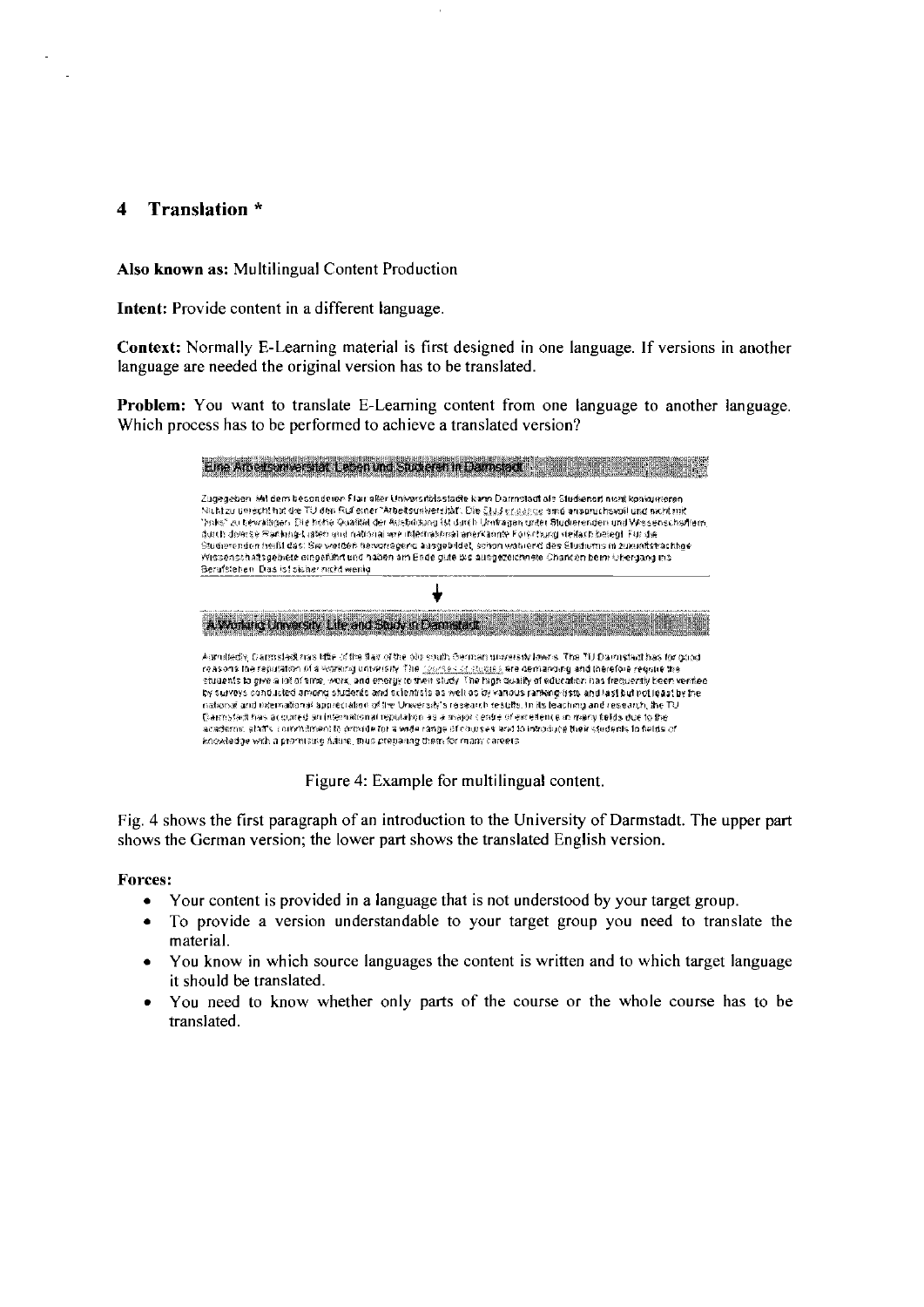Solution: To create a translated version you have to provide the content to the translator. Caution: You should always provide as much information to the translating person as possible. This allows for a better quality of the translation. (If for example the translator has only a few sentences to translate but not the whole text he or she probably may have difficulties to understand the correct meaning of the sentences depending on the context.) In addition you should make available domain specific information to the translator. In most domains a specific terminology is used that has to be regarded during translating the content.

The translator translates the content. If the length of the text is important it has to be checked during translation that the translated text stays within the allowed length. This means that you have to provide the information if the text size matters to the translator. If the text size is of importance the translator also needs information about the allowed text size and possibilities how to correct the size, e.g. if certain abbreviations have to be used. Based on this information the translator then has to check and if necessary correct the length of the text. If only parts of the material have been translated you or the translator have / has to add or to replace those parts. (Adding might be necessary if you Want to keep the original part, e.g. a definition, and Want to add the translation.) After adding or replacing the translated elements you or the translator should check if the arrangement of the elements is still according to your requirements. (This is not necessary if you replaced text parts by new texts with the Same length.) The order of the steps needed for translation is fixed. This means that you should execute the process in the order as it is described here to achieve an optimal result.

Steps needed to execute the solution:

- **1.** Mahing elements that need to be translated available for translation
- 2. Translating content
- 3. Checking for correct length of text
- 4. Resizing texts with a wrong length
- 5. Adding translated elements
- 6. Replacing translated elements
- 7. Re-arranging elements that do not fit the requirements

Known uses: We talked to people in several companies, e.g. SAP, providing E-Learning materials in several languages. In addition we talked to several translators. We found that the solution described above is accepted as best practice.

#### Consequences:

Positive:

- $\bullet$ The translated text elements are now available in the desired language.
- If you decide that the length of the text in both versions is not important you have no problems with texts being too long or too short.

#### Negative:

If the length of the text is not important you have two different versions with respect to the layout of the course.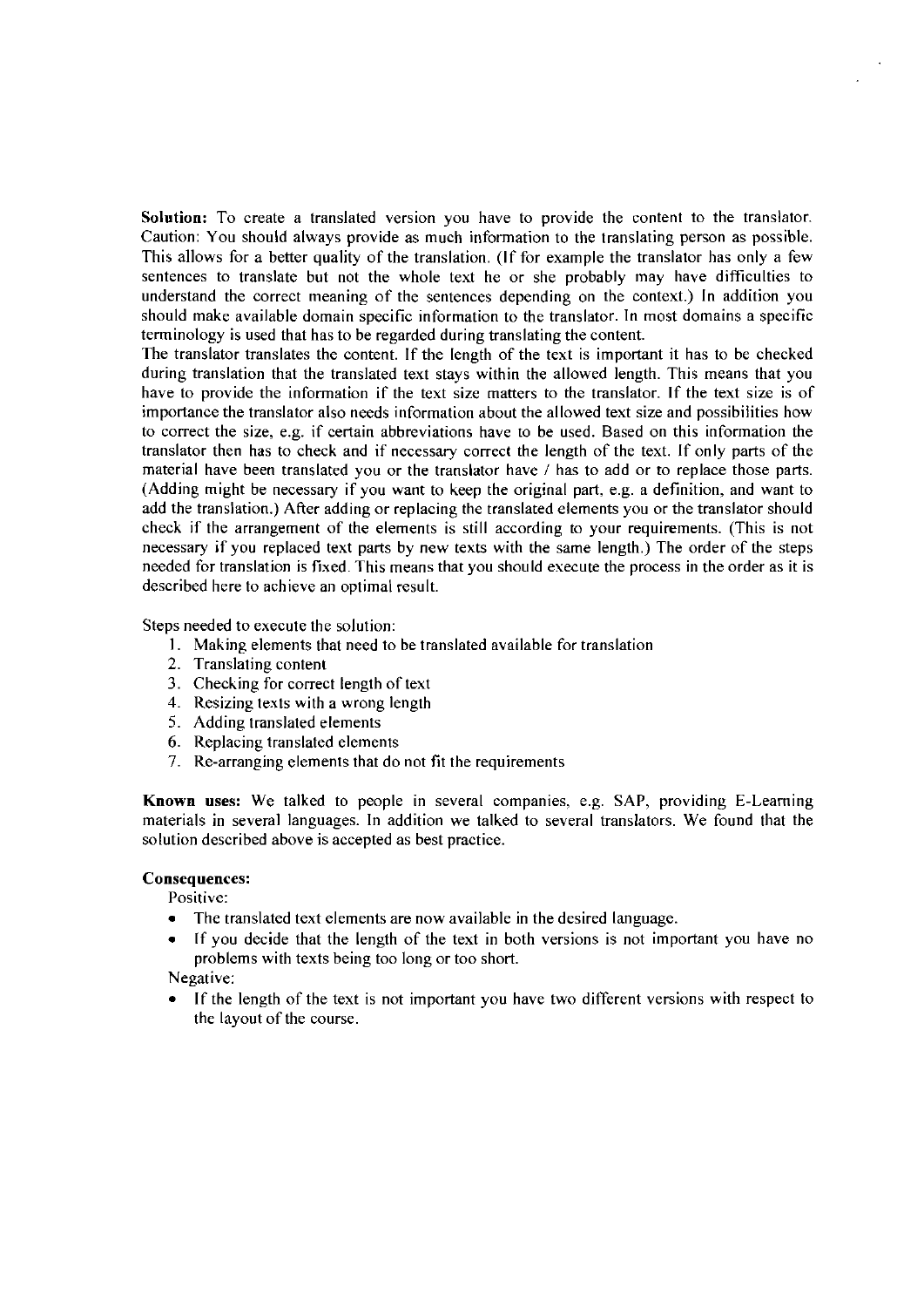- If the length of the text is important the translator has to take care of formulations that  $\bullet$ match the length of the original text. This might cause many abbreviations or formulations that have slightly different meaning then the original text. In addition the readability might be decreased by many abbreviations.
- Providing a translated version of your course causes a higher maintenance effort as later changes in the original course also have to be translated.
- You have to translate each parallel version of your course (e.g. a print optimized version) as well.

#### **Related patterns:** Not known

#### **Connected Patterns:**

Printability (After translation of material that has been optimized for printing a further  $\bullet$ optimization for printing may be necessary.)

#### **Used Patterns:**

- "Correct length of text blocks" used by "Resizing texts with a wrong length"
- $\bullet$ "Correct arrangement of elements" used by "Re-arranging elements that do not fit the requirements"

*Remark:* At the moment only a few supporting patterns are available, but translation needs lots of supporting patterns as it is a complicated task. This will be taken into account in future versions of this pattern language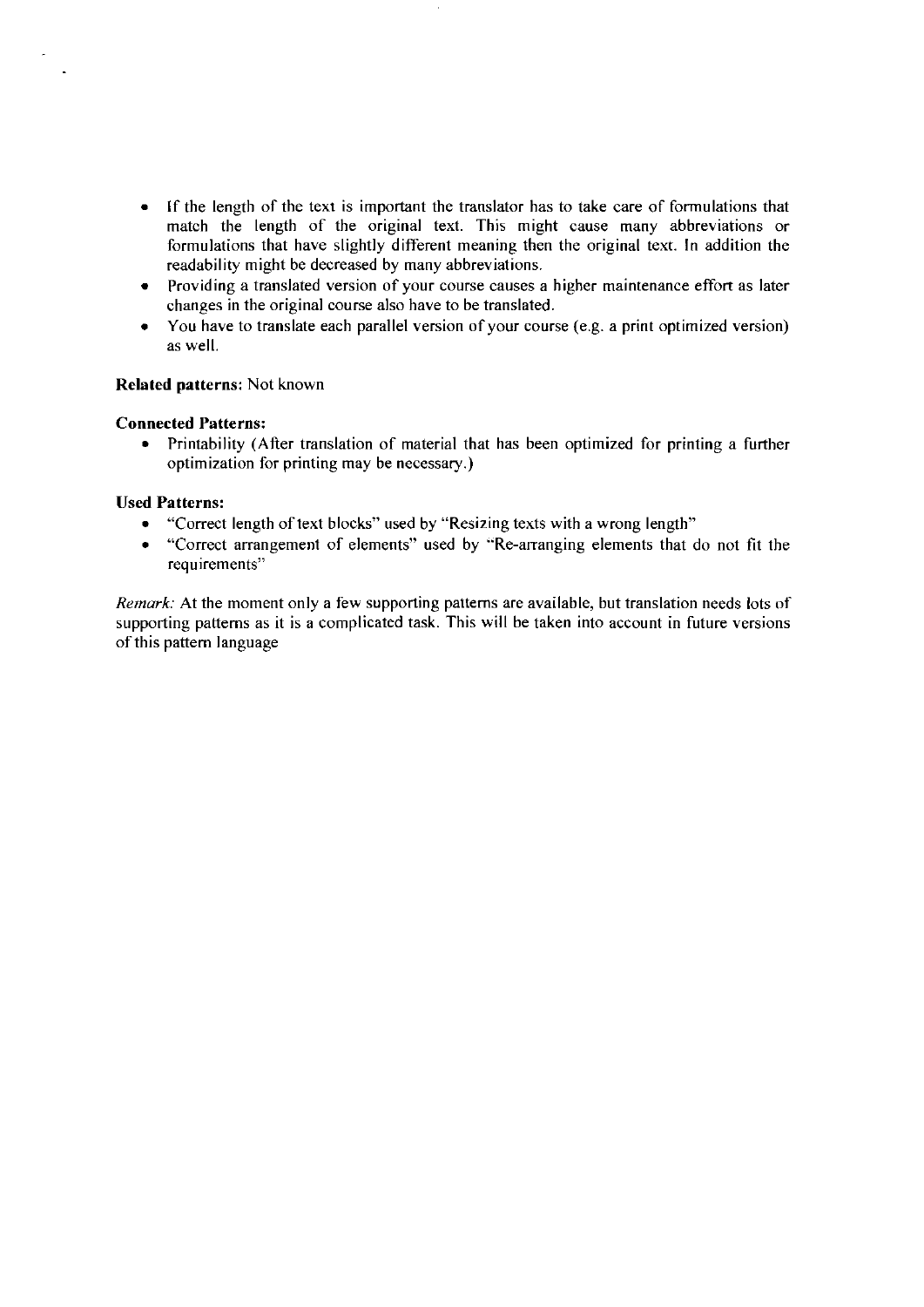# **5 Correct Arrangement of Elements**

Intent: Get a correct arrangement of the elements contained in your course.

Context: There are several adaptations that change the arrangement of course elements, like text blocks or images. In some cases you need to re-arrange the elements.

Problem: You have to change the arrangement of some elements in order that it fits to your requirements. How can you execute the re-arrangement?



Figure 5: Example for re-arranging elements.

Fig. 5 shows a course page where a photograph has been replaced by an image. In addition the image had to be placed on the right hand side of the page. This made a re-arrangement necessary.

#### Forces:

- The arrangement of some elements in your material has changed for some reason (e.g.  $\bullet$ deletion or insertion of graphical or textual elements or replacement by other elements with a different size).
- $\bullet$ The new arrangement does not comply with your requirements, e.g. given by a company style guide.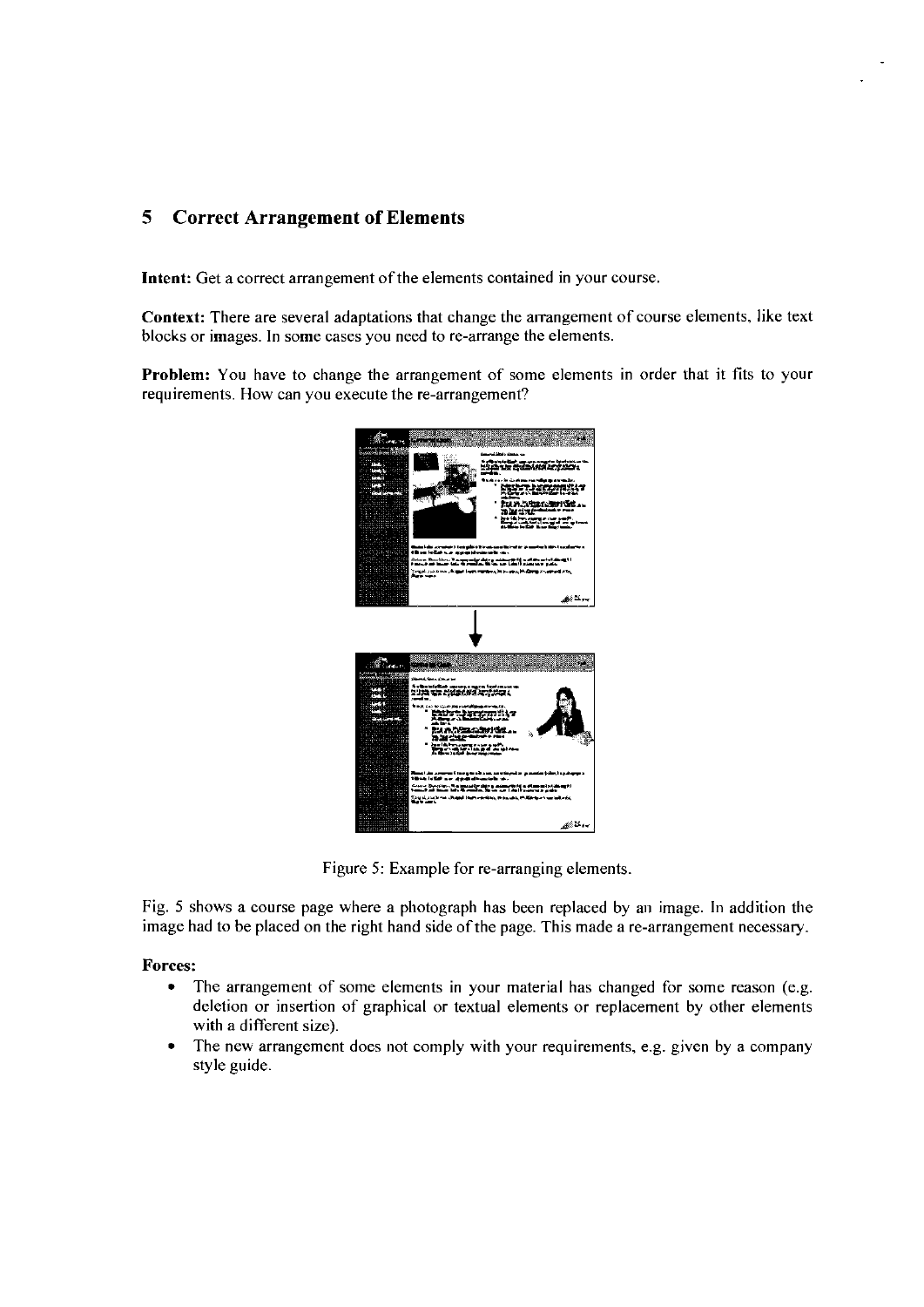- The guidelines concerning the arrangement of course elements have changed and you  $\bullet$ have to adapt the material to the new requirements.
- Or the requirements how to arrange elements have changed.
- You must re-arrange the elements to achieve an arrangement compliant with the requirements.

Solution: You have to re-arrange the elements in a way that they comply with the requirements, e.g. given in a company style guide. There are several reasons why the arrangement of the elements is not correct (see forces).

If the arrangement has changed because you have replaced an element you can try to change the size of the new element. If for some reason (e.g. loss of quality) this is not possible or if you have added or deleted an element you can try to resize the surrounding elements. If you resire elements you should always take care not to decrease the quality.

If you cannot resize the elements or if the requirements on the arrangement of elements have changed you have to rearrange the elements. This means that you have to check how the elements can be arranged to achieve a result that supports a good readability and understandability and that complies with the requirements.

Known uses: This pattern is based on our own experiences with changing the arrangement of elements in E-Learning courses and on company guidelines describing the arrangement of elements in different formats.

### Consequences:

Positive:

- The elements are arranged correctly.
- Negative:
- Depending on a potential resizing of elements their quality might have decreased.
- The new arrangement might be not as good as the original one. but at least it should be better than before the re-arrangement.

Related patterns: Not known

Used Patterns: None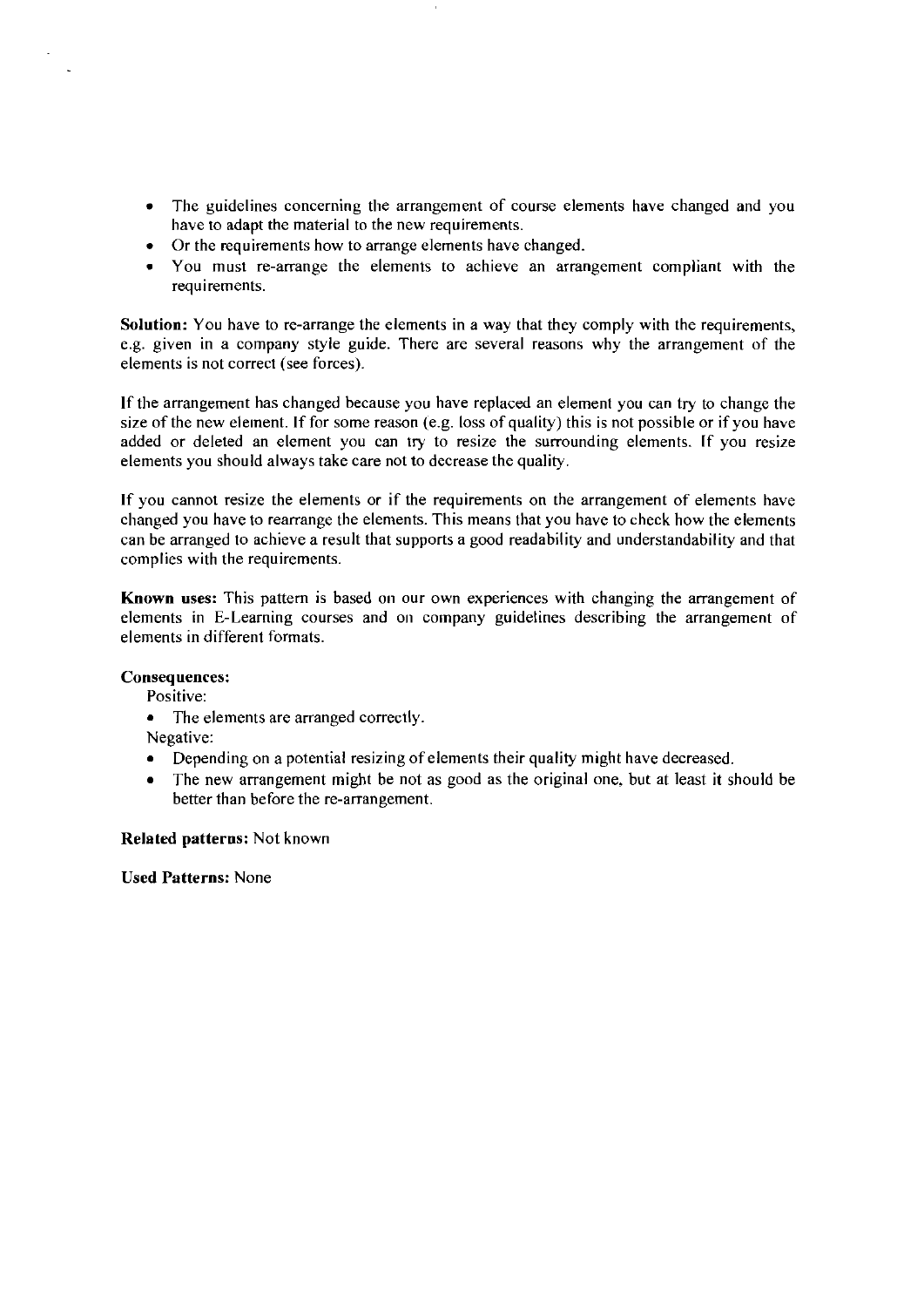# *6* **Correct Length of Text Blocks** \*

**Intent:** Get a correct length of the text parts contained in your course.

Context: There are several adaptations where you replace text parts by new text parts, e.g. changing a companies name, changing the tenninology or translating content. If the new text element has to keep the length of the original element you have to change the new text element in a way that it gets the correct length.

**Problem:** You have to correct the length of text parts. How can you execute the correction?



Figure 6: Example for a corrected text length.

Fig. 6 is split into three parts. The first part shows a piece of the original text from an English manual. The second part shows the direct translation to German. The third part is the corrected version of the German text. (In this case the length of the corrected version is very similar but not completely identical with the length of the English version.)

#### **Forces:**

- Your material contains text boxes that changed their length for some reason, e.g. because of changing a companies name, changing the terminology or translating content.
- The new length of the text boxes does not comply with the length required for those text boxes, e.g. if the text has to fit into a speech bubble.
- To change the size of the text box it is not enough to resize it e.g. by changing the font size. You must change its length.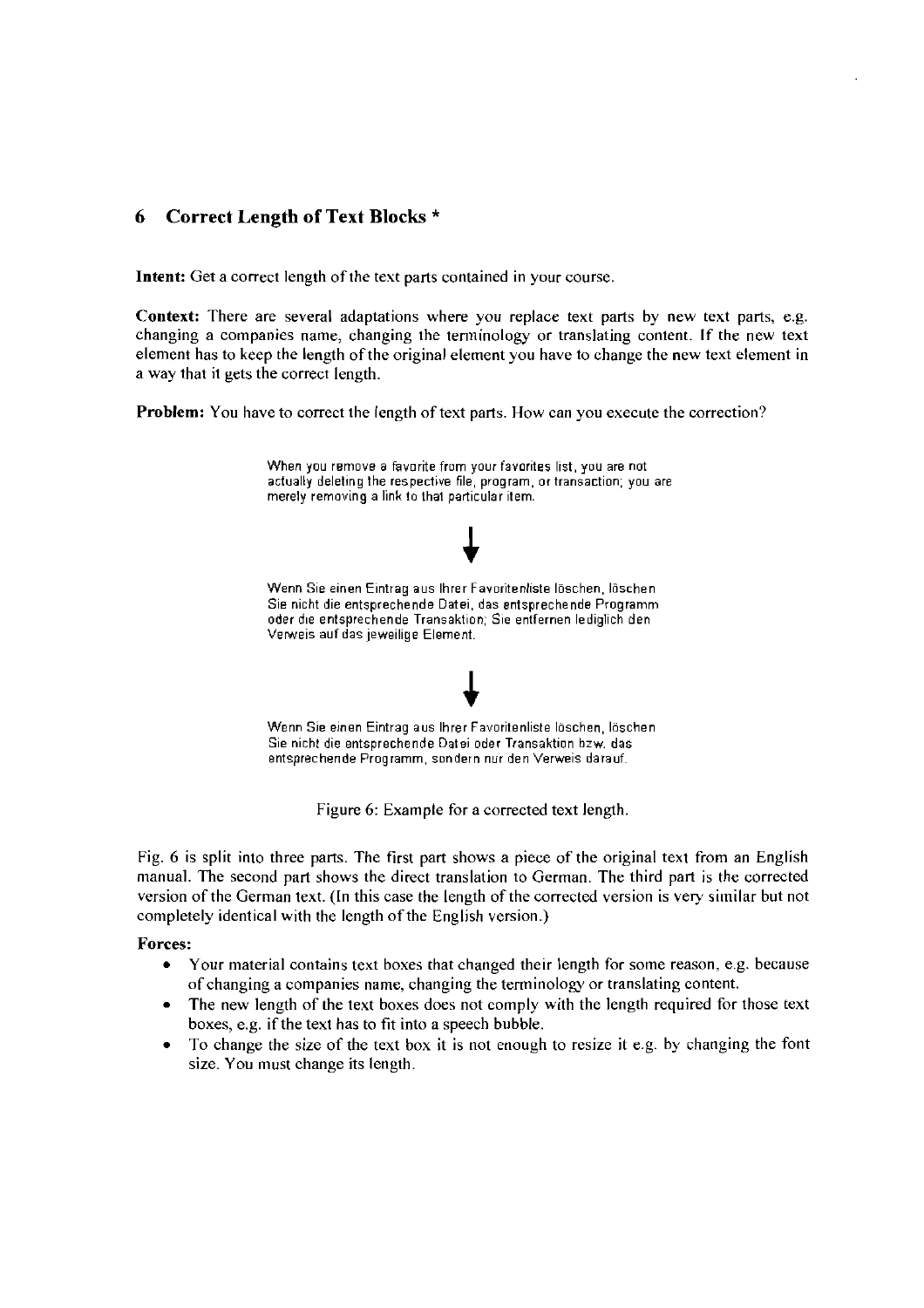Solution: If you want to correct the length of a text box you have to change the content. There are two possibilities regarding the length. Your new text is too long or too short. Texts, that are too long, have to be shortened and texts, that are too short, have to be lengthened.

To shorten a text you can try to find abbreviations. (Caution: Do not use too many abbreviations. This has a negative impact on readability and understandability.) In addition you can try to find synonyms that are shorter (e.g. "to make longer" - "lengthen"). If you use synonyms you must be careful that you do not change the meaning. You can also try to find phrasings that are shorter (see Fig.  $6$ ).

To lengthen a text you have the same possibilities: You can write out all abbreviations, you can try to find longer synonyms and you can try to find longer phrasings.

Known uses: This pattern is based on our own experiences as well as on the experiences of several other people working with text, like translators.

#### **Consequences:**

Positive:

 $\bullet$  The changed text now has the correct length.

Negative:

- Depending on how you changed the length the quality of the text might have decreased.
- The text might have a slightly different meaning.
- If you use many abbreviations the readability of the corrected text might be not as good as it was before.

Related patterns: Not known

**Used Patterns: None**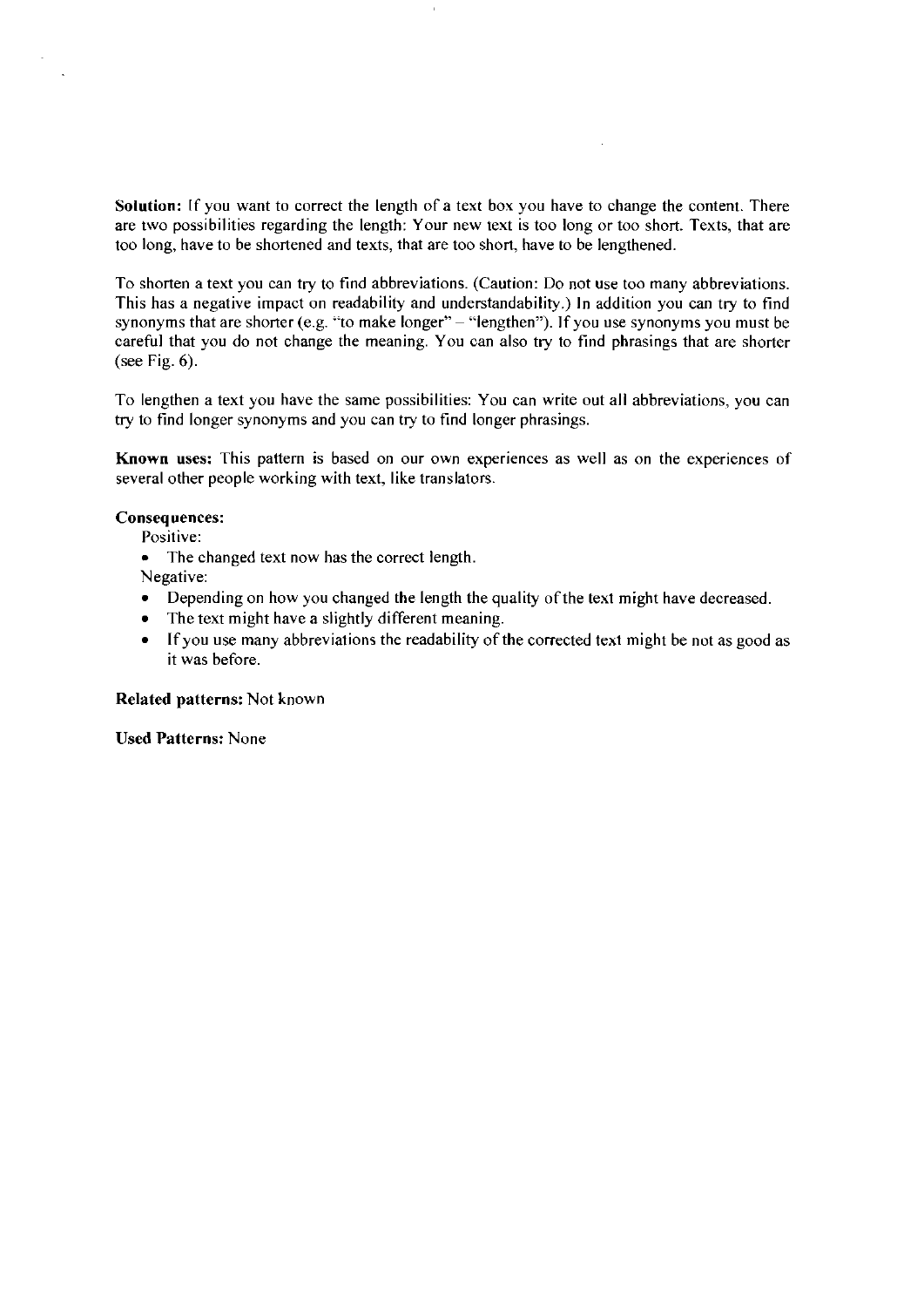## **7 Acknowledgements**

We would like to thank Fernando Lyardet and Markus Schumacher for their valuable comments on this work. Special thanks go to James Coplien for shepherding this paper.

This work is supported by the German Federal Ministry of Economics and Technology in the context of the project Content Sharing.

The authors would like to thank SAP AG - SAP Research CEC Darmstadt, as well as KOM Multimedia Communications Lab at Technische Universität Darmstadt for supporting this work.

### **Contact Information:**

Birgit Zimmermann<sup>1,2</sup>, Christoph Rensing<sup>2</sup>, Ralf Steinmetz<sup>2</sup>

 $\overline{I}$  SAP AG SAP Research CEC Darrnstadt Bleichstr. 8, 64283 Darmstadt, Gerrnany  $birgit.zimmermann@$ sap.com

 $2$  KOM Multimedia Communications Lab Technische Universität Darmstadt Merckstr. 25, 64283 Darmstadt, Germany (birgit.zimmermann, christoph.rensing, **ralf.steinmetz)@kom.tu-dariristadt.de** 

For further questions and remarks please contact Birgit Zimmermann

## **References**

[1] Graham, I.: A Pattern Language for Web Usability. Addison Wesley, 2003

[2] Lyardet, F., Rossi, G.: Web Usability Patterns. In: Proceeding of EuroPLoP 2001

[3] Vogel, O., Zdun, U: Content Conversion and Generation on the Web: **A** Pattern Language, Published on EuroPLoP 2002

[4] Zimmermann, B., Bergsträßer, S., Rensing, C., Steinmetz, R.: A Requirements Analysis of Adaptations of Re-Usable (E-Learning) Content. Published in: Proceedings of EdMedia 2006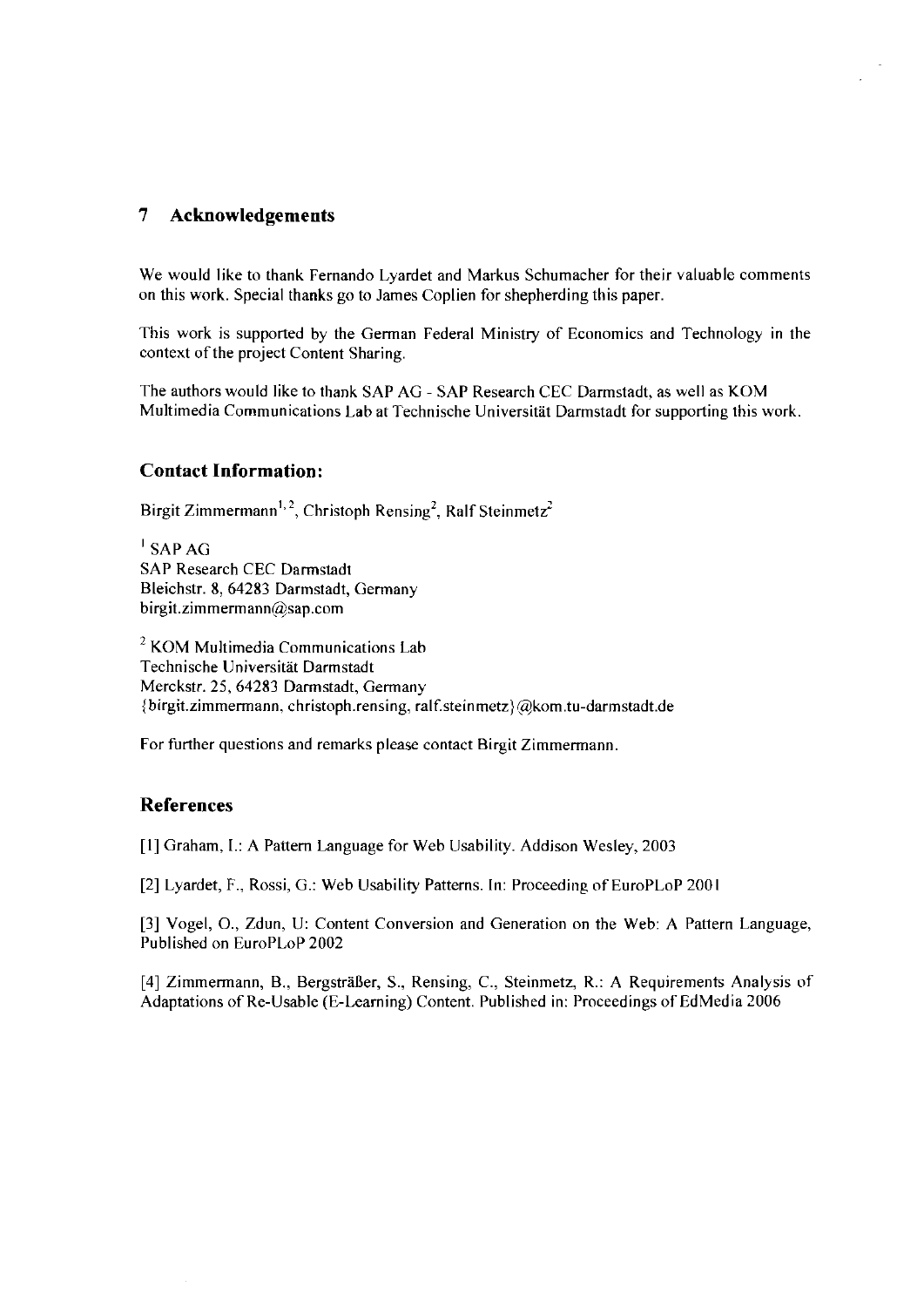#### **E-Learning Content Adaptation Patterns**

Birgit Zimmermann<sup>1, 2</sup>, Christoph Rensing<sup>2</sup>, Ralf Steinmetz<sup>2</sup>

I SAP AG SAP Research CEC Darnistadt Bleichstr. **8, 64283** Darnistadt, Gerrnany birgit.zimmermann@sap.com

 $2$  KOM Multimedia Communications Lab Technische Universität Darmstadt Merckstr. 25, 64283 Darmstadt, Germany [birgit.zirnmcrmann, christoph.rensing. ralfsteinnietz) @kom.tu-darmstadt.de

Abstract: Creating appropriate E-Learning content is difficult and expensive. Therefore, a re-use of this content would **be** desirable. Howevsr, this is non-trivial, as content is usually context specific. When content is re-used in a new context, it often does not fit the needs of the new usage scenario. Hence. an adaptation to the new scenario of usage is needed.

In this paper we present a fragment of a pattern language for E-Learning content adaptation. These patterns focus on how the adaptation process to E-Learning content can be executed. We first give an overview on E-Learning content adaptations. Then we introduce our patterns.

#### **1 lntroduction**

Creating appropriate E-Leaming content is a costly and time consuming task. One possibility to make the production of E-Leaming content less expensive is to improve the re-use of existing content. This is particularly relevant for smaller companies that cannot afford 10 create custom content tailored to their particular needs. In addition, they often have no access to high quality E-Leaming content.

The project Content Sharing [Co06] aims to solve this problem by establishing a marketplace for high quality E-Learning content. This marketplace will make content available to all kinds of companies. Customers could then download the content provided on the marketplace and use it for their purposes. However, this is not enough since oflen lhe content does not completely fit the new scenario of usage. As a result of this, the content has tobe adapted to this new scenario.

There exist lots of different kinds of adaptations (e.g. adaptations to a changed corporate design, terminological adaptations. or content translation). This means that several aspects have to be considered (layout, didactics, linguistics, technology). In addition various different formats are used (such as HTML, PPT or Flash), often within one Course. Unfortunately, many authors do not have the knowledge to perform all the adaptations needed. Therefore a tool offering supporl to authors in performing E-Learning content adaptations would be useful.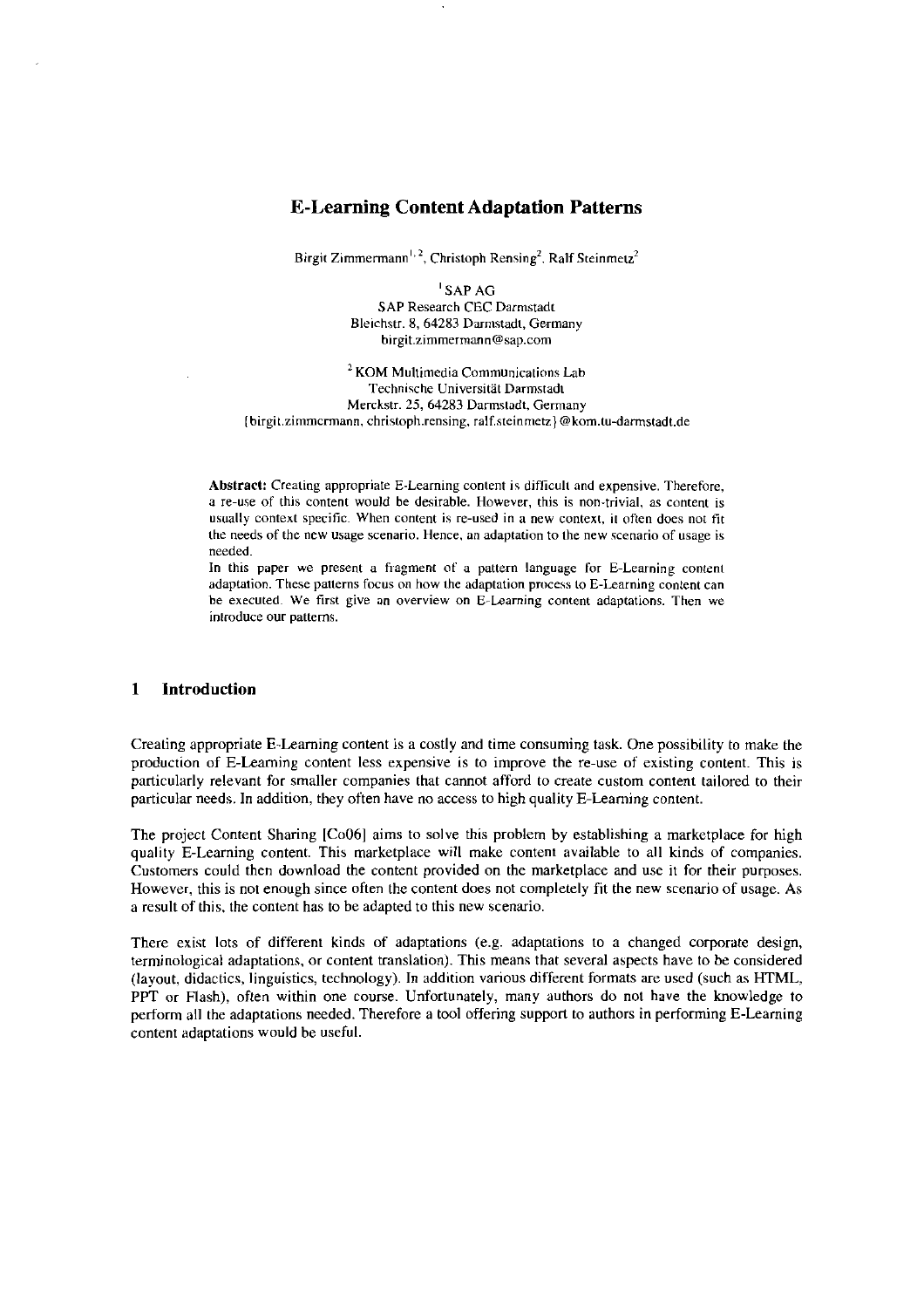In order to design such a tool, we analyzed which and how adaptations are done by experts [Zi06]. We found that there are common ways how to do the adaptations. Some times adaptations can be done in an automated way (e.g. changing the design of a course). Some times it is not possible to offer a good automated support, as the adaptations are done based on human cognition and expenences (e.g. adaptation to a changed learning objective). But in all cases we found that there exist guidelines and best practices how those adaptations can be done. Therefore we decided to write a pattern language for the adaptation of E-Learning content.

In this paper we present five patterns that are part of a first version of a pattern language for E-Learning content adaptation describing the existing solutions we are mining. Our pattern language documents successful solutions in the area of E-Leaming content adaptation. Aim of this language is to collect the knowledge of experts in performing single adaptation processes and to make it available to people who have to perform several adaptation processes. Those people have a certain basic knowledge that is needed to perform the adaptation processes. For example they know how to change the size of an image. But they are not experts in all the adaptation processes they have to execute.

#### **2 E-Learning Content Adaptations**

As stated before, we have carried out a user survey [Zi06] to find out which adaptations are done by the experts of different companies. As a result of this survey, we got the following list of 15 adaptations:

Adaptation to...

- 1) translation
- **7)** (corporate) design
- 3) learning objective
- 4) transformation into several formats (HTML, PDF, ...)
- 5) printability
- 6) terminology
- 7) degree of interaction (of the course participants)
- 8) semantic density
- 9) learning strategy of the course participants
- 10) difficulty of the course
- 11) screen resolutions
- 12) duration of the course
- 13) accessibiiity
- 14) end devices **(PC.** PDA, niobile.. .)
- 15) bandwidths (modern, TSDN, DSL . . .)

We also asked the experts to describe how they proceed in performing the adaptations. The analysis of the descriptions given by the experts showed that there are three major groups of adaptations:

- Changes in the *layout.*
- Changes in the *conterir,* and
- Changes wich a more *technical liackground urpurpose*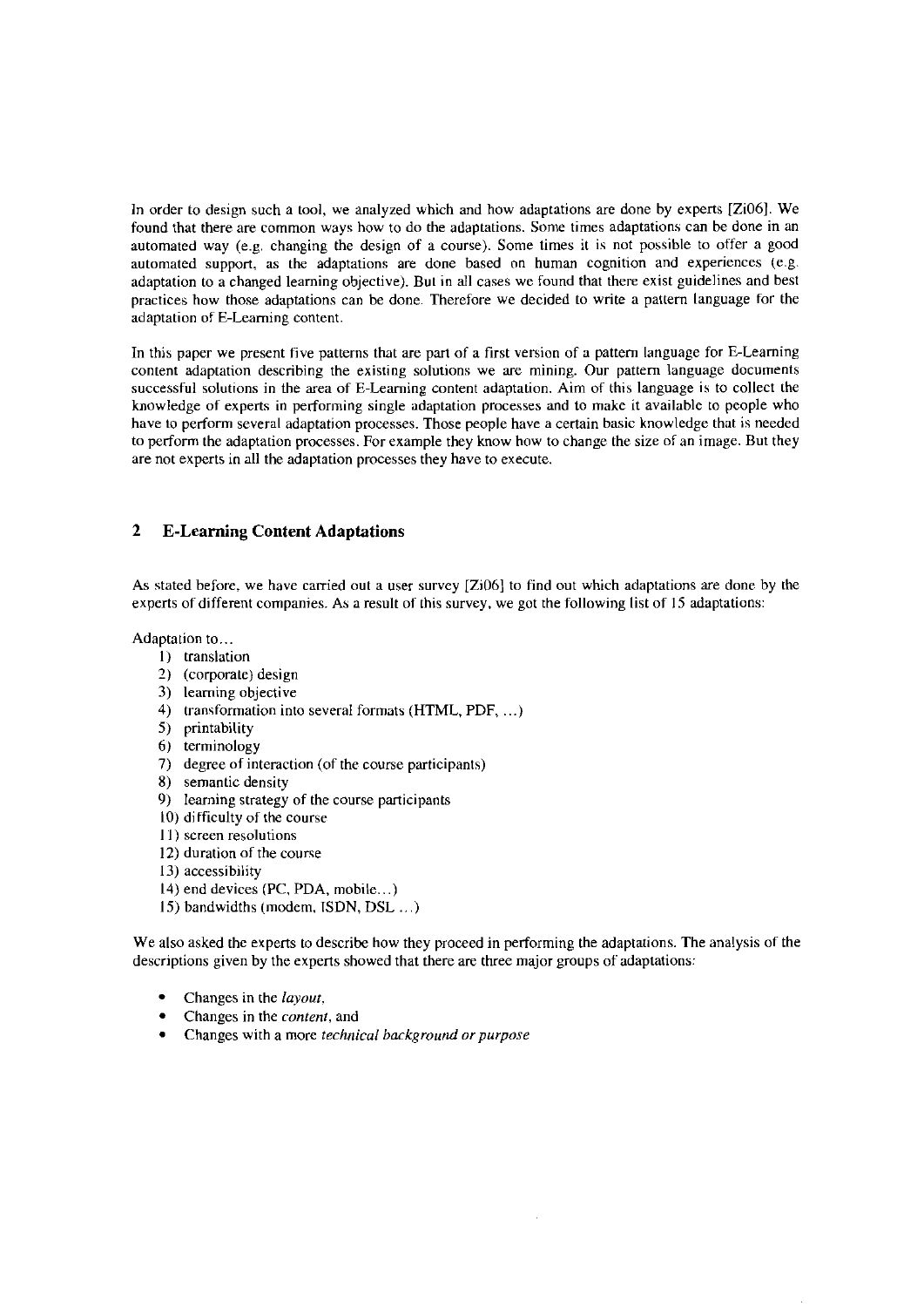Each adaptation belongs to at least one of those groups. But some adaptations partly belong to other groups as well. For example the transformation into another format is mainly an adaptation with a technical background. But it also contains parta of a layout adaptation, like resizing images that are not suited for the new format. The following table shows all adaptations and their assignment to the group they mainly belong to.

| Layout                                                                                    | <b>Content</b>                                                                                                                                                                     | Technical background or<br><b>purpose</b>                           |
|-------------------------------------------------------------------------------------------|------------------------------------------------------------------------------------------------------------------------------------------------------------------------------------|---------------------------------------------------------------------|
| $\bullet$ (corporate) design<br>• printability<br>• screen resolutions<br>• accessibility | translation<br>learning objective<br>٠<br>terminology<br>degree of interaction<br>semantic density<br>learning strategy<br>٠<br>difficulty of the course<br>duration of the course | transformation into<br>several formats<br>end devices<br>bandwidths |

Table I: Groups of adaptations

In addition we found that there exist certain connections between adaptations: Two adaptations **are connected** if the execution of the first adaptation probably leads to the execution of the second adaptation.

Example: If you change the semantic density of a course you should also check if you have to change the difficulty of this course. The connection can be very close or more loose, e.g. the connection between semantic density and difficulty is close as a course with a high semantic density is always more difficult then a course with a low semantic densily. So changing one of those two items probably leads to a need for a change in the other one as well. Between (corporate) design and terminology adaptation there is a loose connection. Design adaptations are often needed if one company decides to re-use the course of another company with a different corporate design. This company might also have a specific terminology which results in a need to adapt the terminology.

The following figure shows the connections between three adaptations described by the patterns in this Paper. The arrows between two adaptations mean that if the first adaptation process is performed this probably leads to a need to perform the second process as well.



Figure 1: Connections between adaptations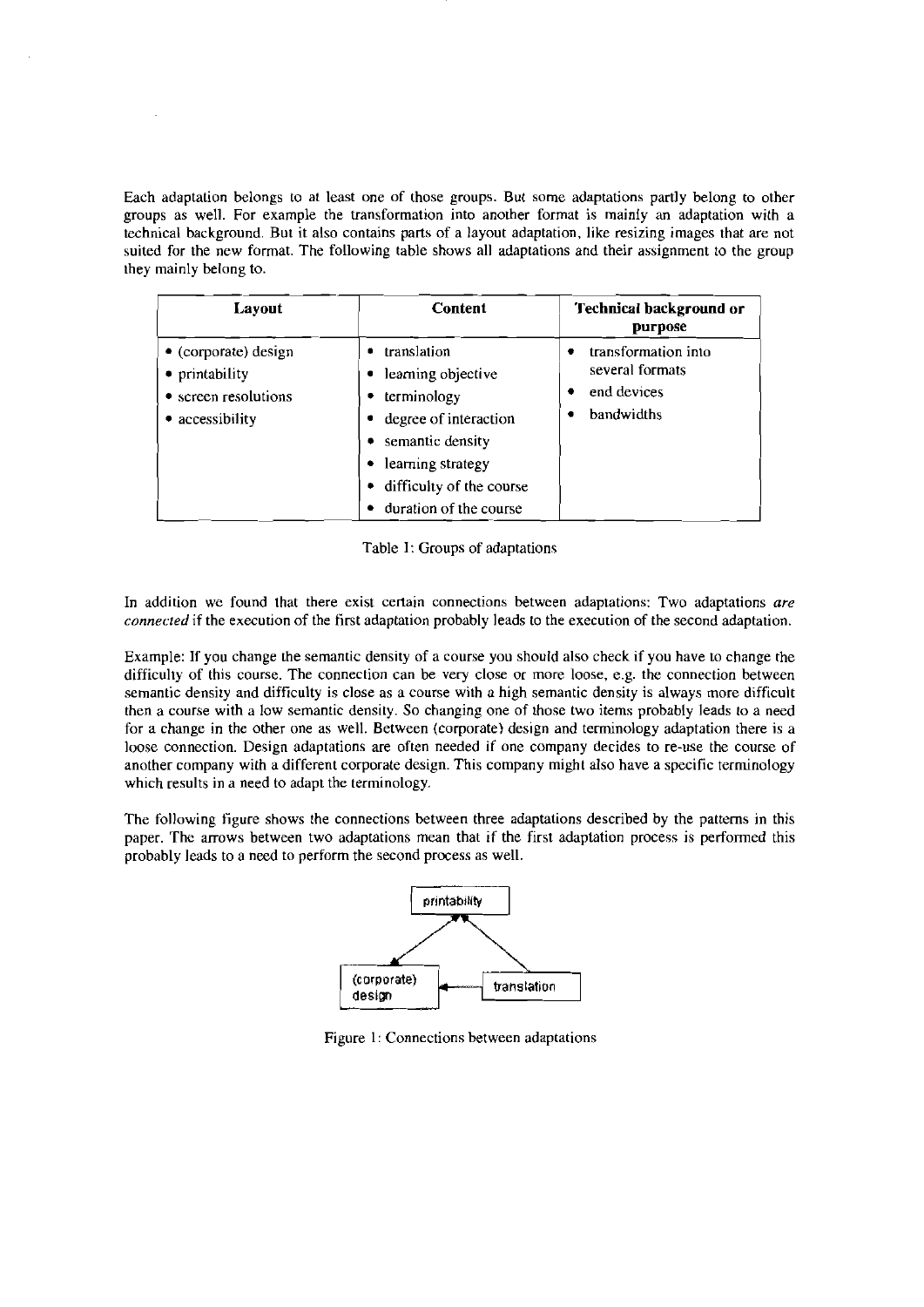#### **2.1 A** Pattern Language **for** E-Learning Content Adaptation

Our pattern language shows how to adapt E-Learning content to make it suitable for a new scenario of usage. We decided to split our pattern language into two levels of patterns:

- 1. On the first level we formulate 15 *adaptation patterns*, one pattern for each adaptation. Those patterns describe how to perform an adaptation.
- **2.** On the second level we formulate what we call *supponing patterns.* Each adaptation is a kind of a process that consists of several steps that can or have to be done to exccute the adaptation. We call these steps *process fragrnerirs.* Supporting patterns describe how to solve problems that often occur when the process fragments are executed. Those problems normally occur in more then one process fragment. For example there are niany process fragments that replace parts of a text. The riew text parts can have a different size than the old ones. If it is important that the new text parts keep the length it is necessary to correct the texl parts that difter in their length. A description of how to solve this problem can be found in the supporting pattern "Correct length of text blocks".

Problems can also occur during the execution of a solution described in a supporting pattern. To solve the problems that come up here again supporting patterns are used. If a supporting pattern does not need any other patterns to support its execution we call this a final supporting pattern.

As stated before our target group is not the group of people being experts in performing one special adaptation (like a translator is expert in performing translations or a designer is expert in changing the design). We aim at those people who have to work with adaptations but are not experts in performing them. To understand our pattem language, only a basic knowledge in working with (E-Learning) content is needed.

In chapter **3** we present three adaptation patterns, in chapter 4 we present two supporting patterns.

#### **2.2** How to Use this Language?

As described in the previous chapter our pattem language consist of two parts: Adaptation patterns and supporting patterns. If you want to perform an adaptation you first search for the patiern describing the adaptation you have to perform.

During performing an adaptation process it might occur that you run into additional problems. Then you have a look into the supporting patterns. Here you find solutions to problems that can occur during pertorniing an adaptation process.

#### 23 Notation Formalism

In contrast to Fowler's analysis patterns [F097] we decided to use a fixed format of notation for our patterns. A fixed format allows for better readability and makes the patterns easier to understand. Our format is based on the GOF pattem format [Ga951 as well as on the POSA format [Bu96].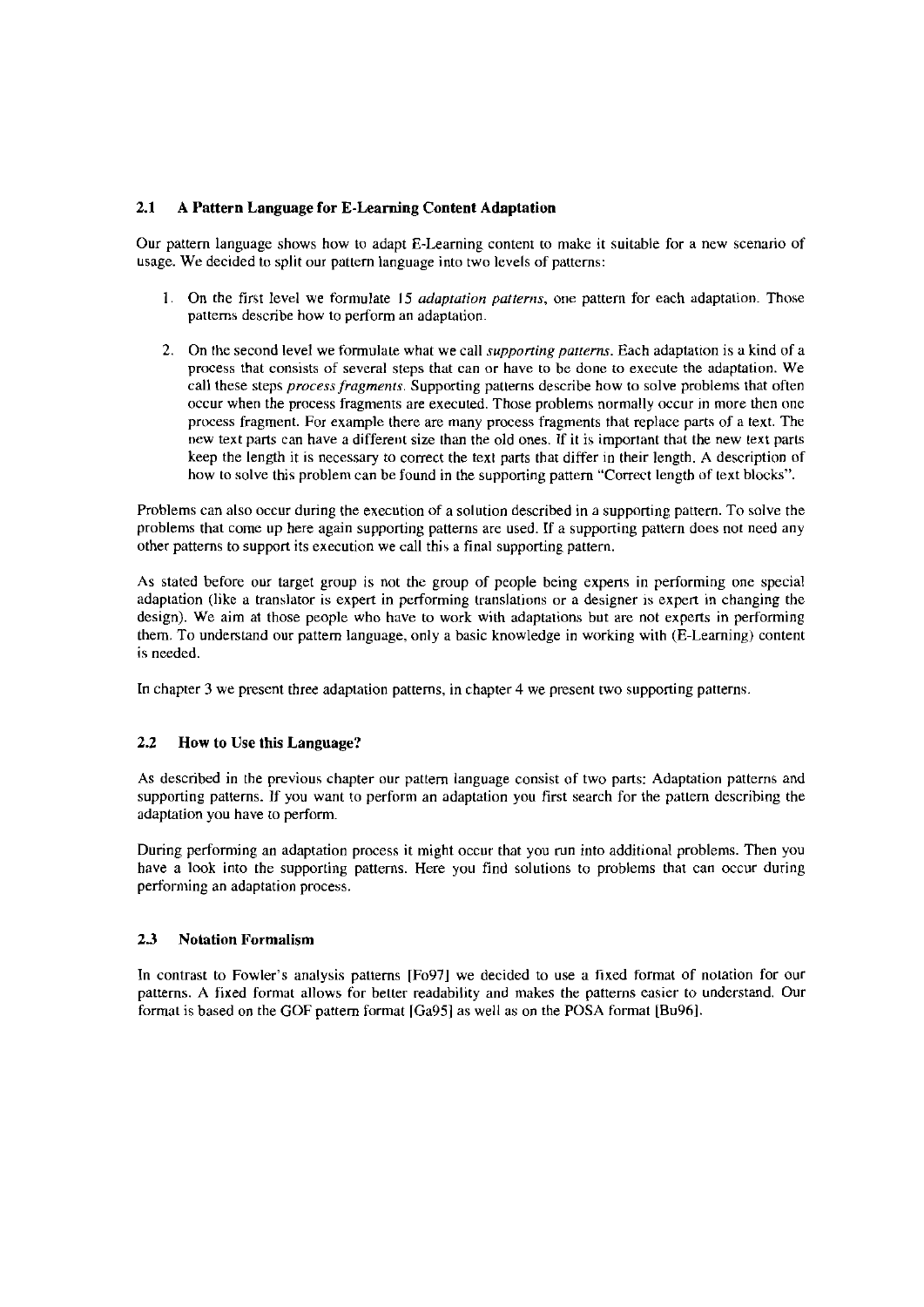Each pattern is addressed by its name. The name is followed by a **classificaiion** indicating the degree of confidence of the pattern. This classification is based on Alexander's pattern formal [A177]. It uses asterisks to indicate the confidence. Three asterisks stand for the highest degree of confidence. This means that the pattern has been used successfully in several situations. No asterisk means the lowest degree of confidence. These patterns are first ideas based on talks to experts and own experiences but still have to be evaluated in practical use. Our patterns are a first approach to a pattern language for the adaptation of E-Learning content. Therefore the patterns are classified with Zero or one asterisks. We want these patterns as a basis for further discussion and improvement.

In addition to the section "Related patterns", which address related patterns from other authors, we added two new sections: **Connected patterns** and **used patterns.** Connected patterns name all adaptation patterns that are connected to the actual adaptation pattern. Used patterns enumerate the supporting patterns that are used during the execution of the solution. (As not all supporting patterns exist up to now, we only name the supporting patterns described in this paper.)

The number in front of a pattern is only for a better readability in this paper. It has no meaning to the pattern itself.

#### **3 Adaptation Patterns**

#### **3.1 Design Adaptation** \*

**Intent:** Adapt content design to match incoming requirements.

**Context:** As for many kinds of content the design is very important for E-Leaming content. Therefore you should always take care of a design matching all requirements. If there is a change in design requirements it is necessary to adapt the course to the new requirements. There are several reasons for a change in the requirements, e.g. if a course was originally designed for one company and should be reused in another company or if the style guide of a company changes.

**Problem:** You want to adapt your course to changed requirements concerning the (corporate) design. What do you have to do in order to achieve a design that fits the new requirements?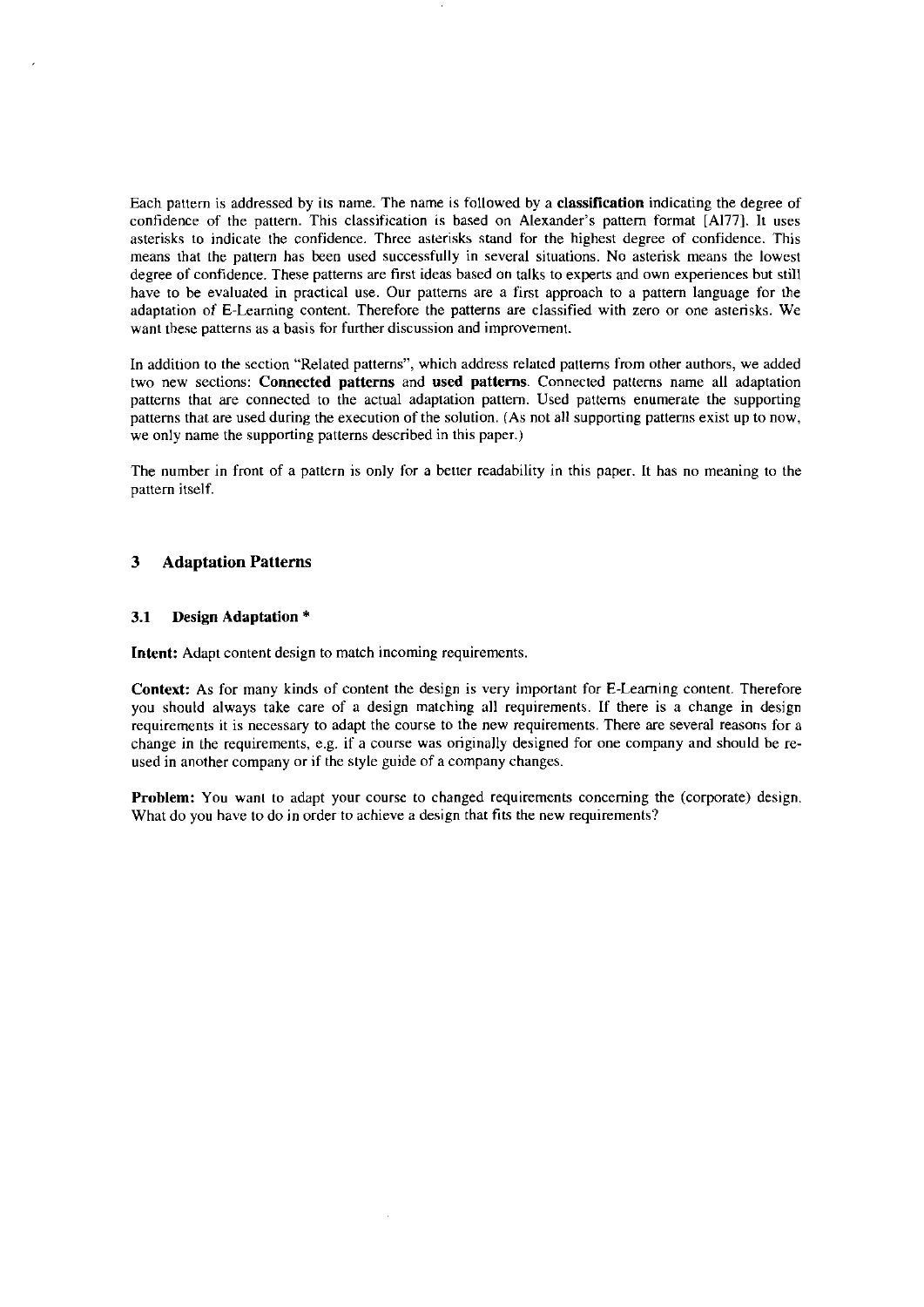

Figure 2: Example for a design adaptation

Fig. 2 shows a course: First with its original design. then after adapting it to a changed corporate design.

**Forces:** 

- E-Learning Courses are normally designed by following a certain style guide. If this style guide  $\bullet$ changes for some reason the design of the course has tobe adapted to the new guideline.
- The design normally consists of many items, like logos, background images and colors. fonts etc. To adapt the design all elements have tobe considered.
- If a style template is used you can change this template (e.g. CSS for HTML or slide master for  $\bullet$ **Pm).**
- If no style template is used you have to change the design by changing element by element, page by page and file by file.

Solution: A design adaptation starts by replacing graphical elements that do not meet the requirements (e.g. logos). If the new graphical elements have a different size compared to the original ones it might be necessary to resize them. Some graphical elements might occur in places where no elements at all are allowed to occur. Those elements have to be deleted. Style puides normally define rules how to design the whole layout. If the style guide changes you have to adapt the content accordingly. If you want to use the course in another company it might be necessary to change the company name. There is no strict order in executing the steps mentioned so far. However the order proposed here seems **10** be useful. The step "Rearranging text parts and images" should always be executed as the last step. When executing this step you should check that all elements are positioned correctly. All other steps might intluence the arrangement of elements. E.g. if a logo is deleted instead of replacing it, this leads to a change in the arrangement of the other elements as well.

Steps needed to execute the solution:

- I. Replacing graphical elements
- 2. Deleting graphical elements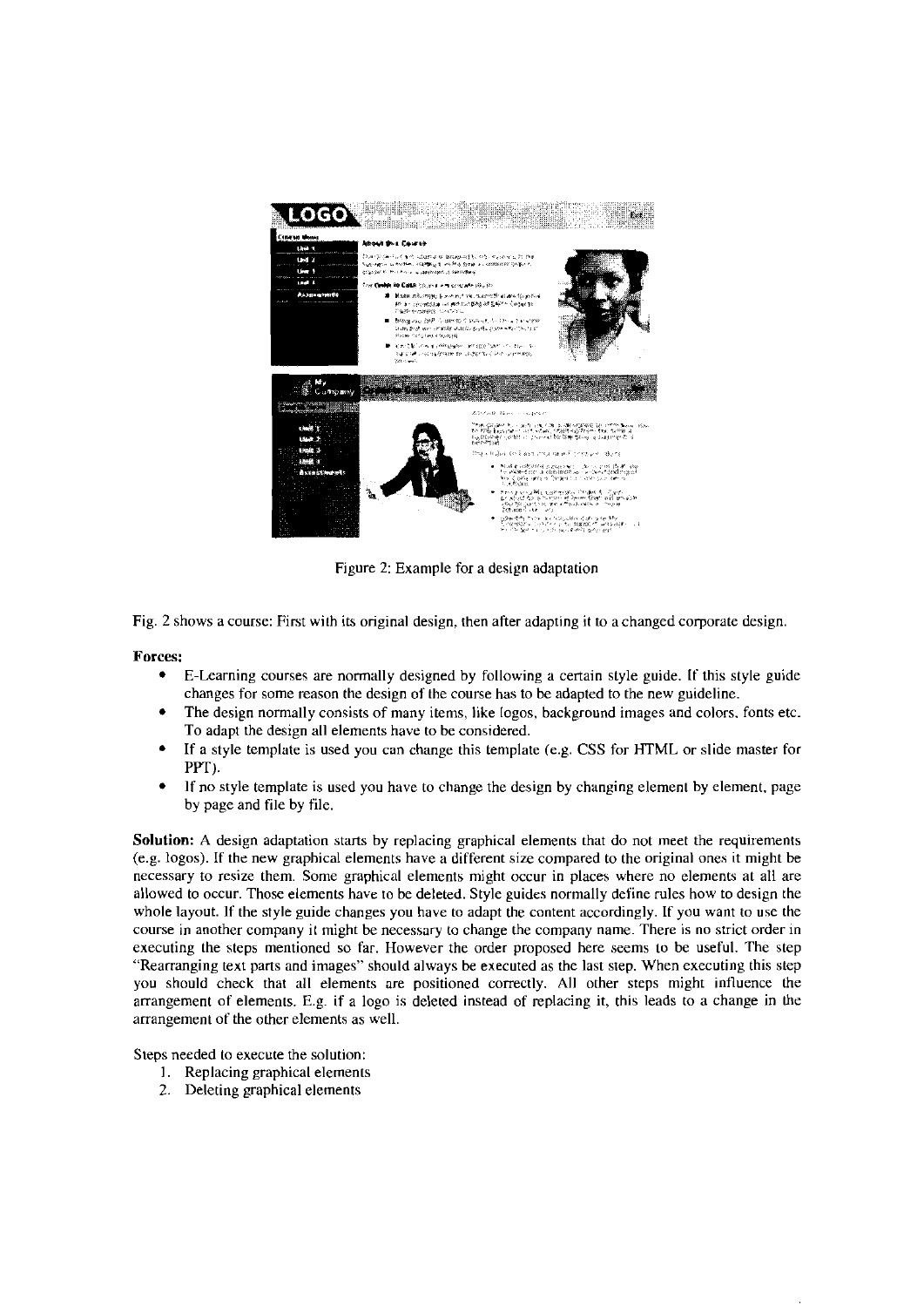- **3.** Perforrning changes according to style guides
- 4. Changing company naming
- 5. Rearranging text parts and images

**Known uses:** This pattern is based on the experience of experts in branding and corporate design from several companies, e.g. SAP, as well as on our experiences in changing the design of E-Learning content.

#### **Consequences:**

Positive:

The course is adapted to the required (corporate) design. This generates the requircd look and feel  $\bullet$ for this course.

Negative:

- 
- If no style guide is available the adaptation is hard to execute and might be incomplete.<br>If you have done adaptations that provide an additional version of the course for parallel use (like translation or printability) you should perform the design changes for these versions as well.

#### **Related Patterns:** Not known

#### **Connected Patterns:**

- Terrninology (Often the target group has changed if a Iayout change has tobe executed. A change in the target group might also require an adaptation to a changed terrninology.)
- $\bullet$ Printability (If you have changed a version that is optimized for printing, you should check that none of your changes conflicts with printability.)

#### **Used Patterns:**

- "Correct arrangement of elements" used by "Rearranging text parts and images"  $\bullet$
- "Correct length of text blocks" used by "Changing cornpany naming"  $\bullet$

### **3.2 hintability** \*

**Intent:** Printing E-Learning content materials appropriately.

Context: Mostly E-Learning content is designed multimedia-based, e.g. to allow online tests but not for printing it. But often users want a printable version of the content. As Ian Graham says: "Navigability and aesthetics conflict with printability..." [Gr03]. Therefore you have to create a separate version that is optirnized for printing.

**Problem:** You Want to provide a separate version of the content that is optimized for printing. How do you optimize the new version for printing?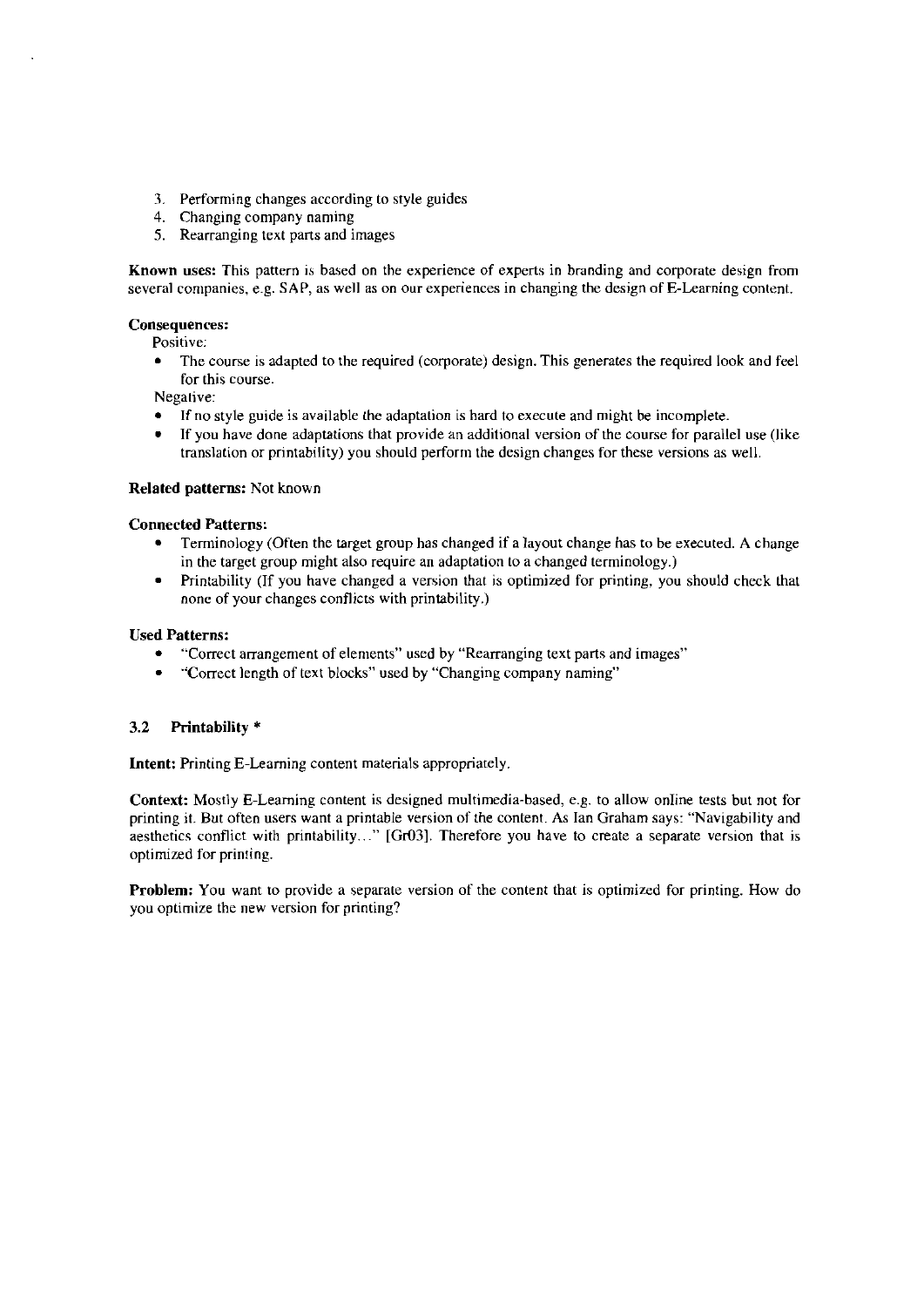

Figure 3: Example for a printability adaptation

Fig. 3 shows how SAP solved a printing problem. The first part of the image shows a small section of the print preview of SAP's homepage. You can see that some elements on the right hand side are cut off. To overcome this problem SAP offers a second version of their website that is optimized for printing. This is demonstrated in the lower part of the figure. You can find the same problem and the same solution in the area of E-Learning content.

#### **Forces:**

- Adaptation to achieve a good printability is not needed for all formats. Page based formats like  $\bullet$ PDF or DOC that have been created to be printed later on, do not need to be adapted.
- Your content is not optimized for printing, but for access e.g. via a web browser or a special player like a SCORM player.
- When printing the content some elements might be cut off.
- When printing some elements might be separated in a way that downgrades readability und understandability.
- You need a version optimized for printing.  $\bullet$

Solution: In general you should create a new printer friendly version of your content. This means you have to create a second version of your content. To achieve a good printability for this new version you have to resize all elements that cannot be separated in a way that they match with a printed page (e.g. images that are too big). You have to do the same for all elements that can be separated (e.g. text boxes or tables). You should remove all colors that cause negative effects when being printed (e.g. yellow font color, or white font on a black background). You should check for elements that contain important information but are not printed. Those elements should be added in a printable version as well. And you should correct all page breaks that reduce readability. The order of the steps is partly fixed (the first two steps and the next two steps belong together). It is useful to follow the order proposed here to achieve a good result.

Steps needed to execute the solution:

- 1. Detecting non separable elements not fitting to targeted page size
- 2. Matching non separable elements to targeted page size
- 3. Detecting separable elements not fitting to targeted page size
- 4. Matching separable elements to targeted page size
- 5. Checking colors
- 6. Checking for elements that are not printed
- 7. Correcting page breaks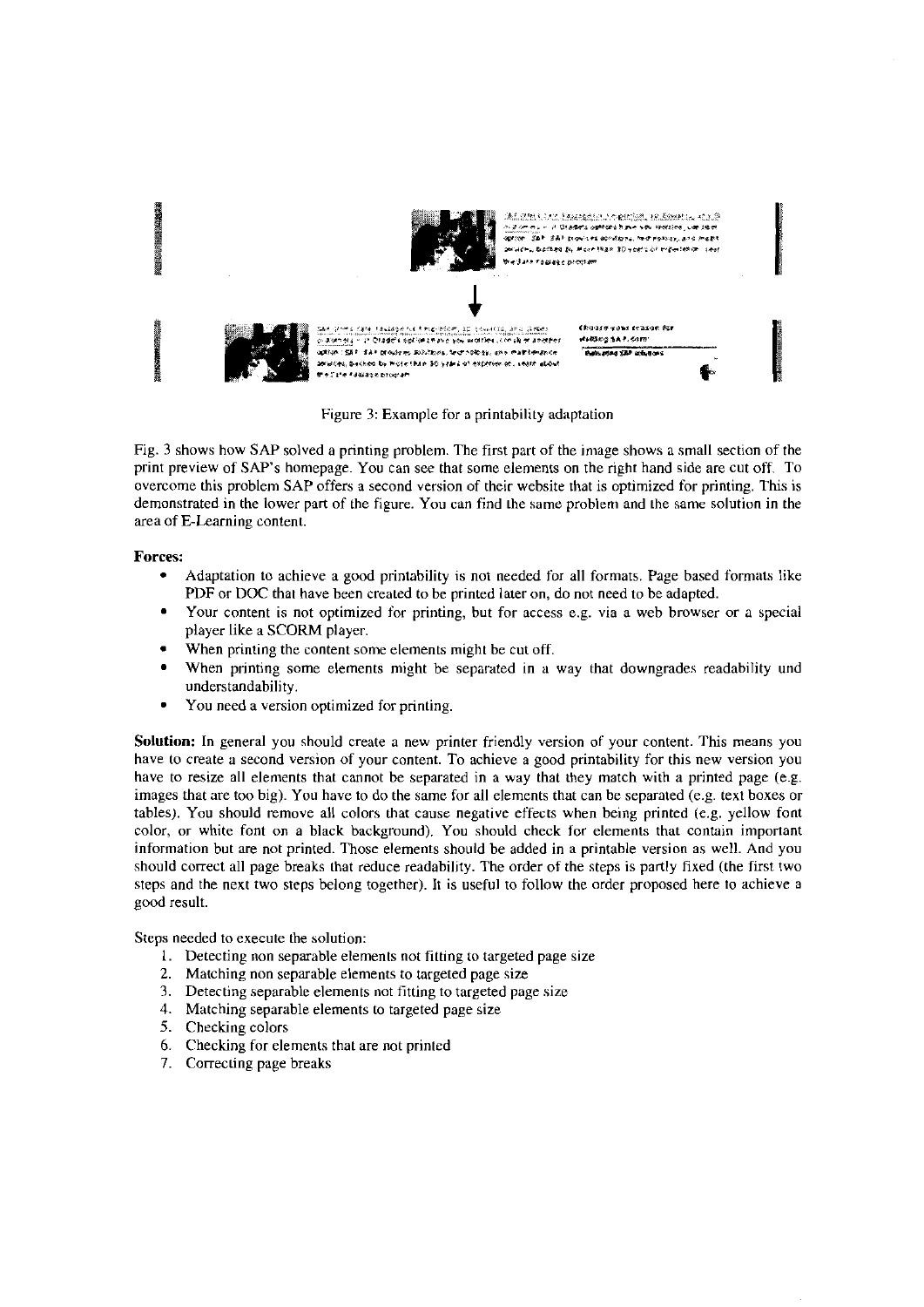Known Uses: You find lots of examples where content is provided in a separate version for printing, e.g. company homepages like ihe one of the company SAP mentioned above.

The problem of printer friendly versions of content is considered often in the hypermedia area. In this area other patterns were developed to solve this problem. E.g. Lyardet and Rossi [LROI] have written a pattern called "Printer Friendly" and Graham **[Gr03]** wrote another pattem "Separate print pages". This pattern uses some ideas from their work.

#### **Consequenccs:**

Positive:

You have **a** version that is optimized for printing.

Negative:

- Having two versions, one optimized for viewing on a screen and one optimized for printing, causes more effort in keeping both versions actual.
- If you have done adaptations that provide for additional versions of the Course for parallel use  $\bullet$ (like translation) you should create a printable version of those versions as well.

#### **Related patterns:** "Printer Friendly" [LROI 1, "Separate print pages" *[Gr03]*

#### **Connected Patterns:**

Design Adaptation (If you match several elements to the targeted page size or correct page  $\bullet$ breaks, this might influence the arrangement of the elements in a way that is not conform to the design guide requirements.)

#### **Used Patterns:**

"Correct arrangement of elements" used by "Matching non separable elements to targeted page  $\bullet$ size", "Matching separable elements to targeted page size ", and "Correcting page breaks"

#### **3.3 Translation** \*

**Also known as:** Multilingual Content Production

**Intent:** Provide content in a different language.

**Context:** Normally E-Learning content is first designed in one language. If versions in another language are needed the original version has to be translated.

**Problem:** You Want 10 translate E-Learning conient from one language to another language. How do you proceed?

 $\hat{\mathcal{A}}$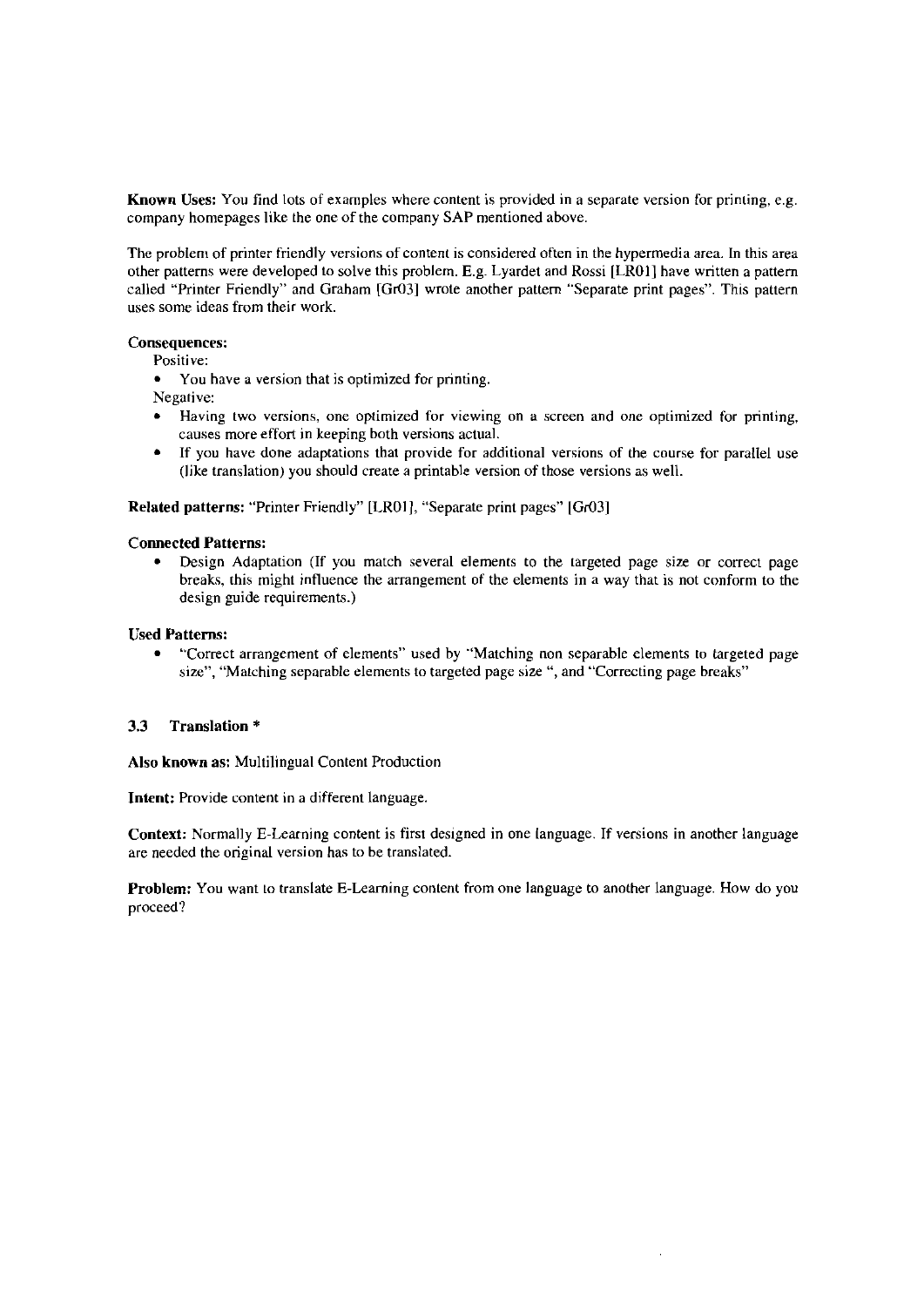

Figure 4: Example for multilingual content

Fig. 4 shows the first paragraph of an introduction to the Univenity of Darmstadt. The upper part shows the German version; the lower part shows the translated English version.

#### **Forces:**

- Your conient is provided in a language that is not understood by your target group.
- To provide a version understandable to your target group you need to translate the content.
- You know the source and the target language.
- You need to know whether only parts of the course or the whole course has to be translated.

Solution: To create a translated version you have to provide the content to the translator. Caution: You should always provide as much information to the translating person as possible. This allows for a better quality of the translation. (If for examplc the translator has only a few sentences to translate but not the whole text he or she probably may have difficulties to understand the correct meaning of the sentences depending on the context.) If the length of the text is important it has to be checked during translation that the translated text stays within the allowed length. If only parts have been translated you have to add or to replace those parts. After adding or replacing the translated elements you should check if the arrangement of the elements is still according to your requirements. (This is not necessary if you replaced text parts by new lexts with the same length.) The order of the steps needed for translation is fixed.

Steps needed to execute the solution:

- 1. Making elements that need tobe translated available for translation
- 2. Translating content
- 3. Checking for correct length of text
- 4. Resizing texts with a wrong length
- 5. Adding translated elements
- 6. Replacing translated elements
- **7.** Re-arranging elements that do not fit the requirements

**Known wes:** We talked to people in several companies, e.g. SAP, providing E-Leaming content in several languages. In addition we talked to several translators. We found that the solution described above is accepted as best practice.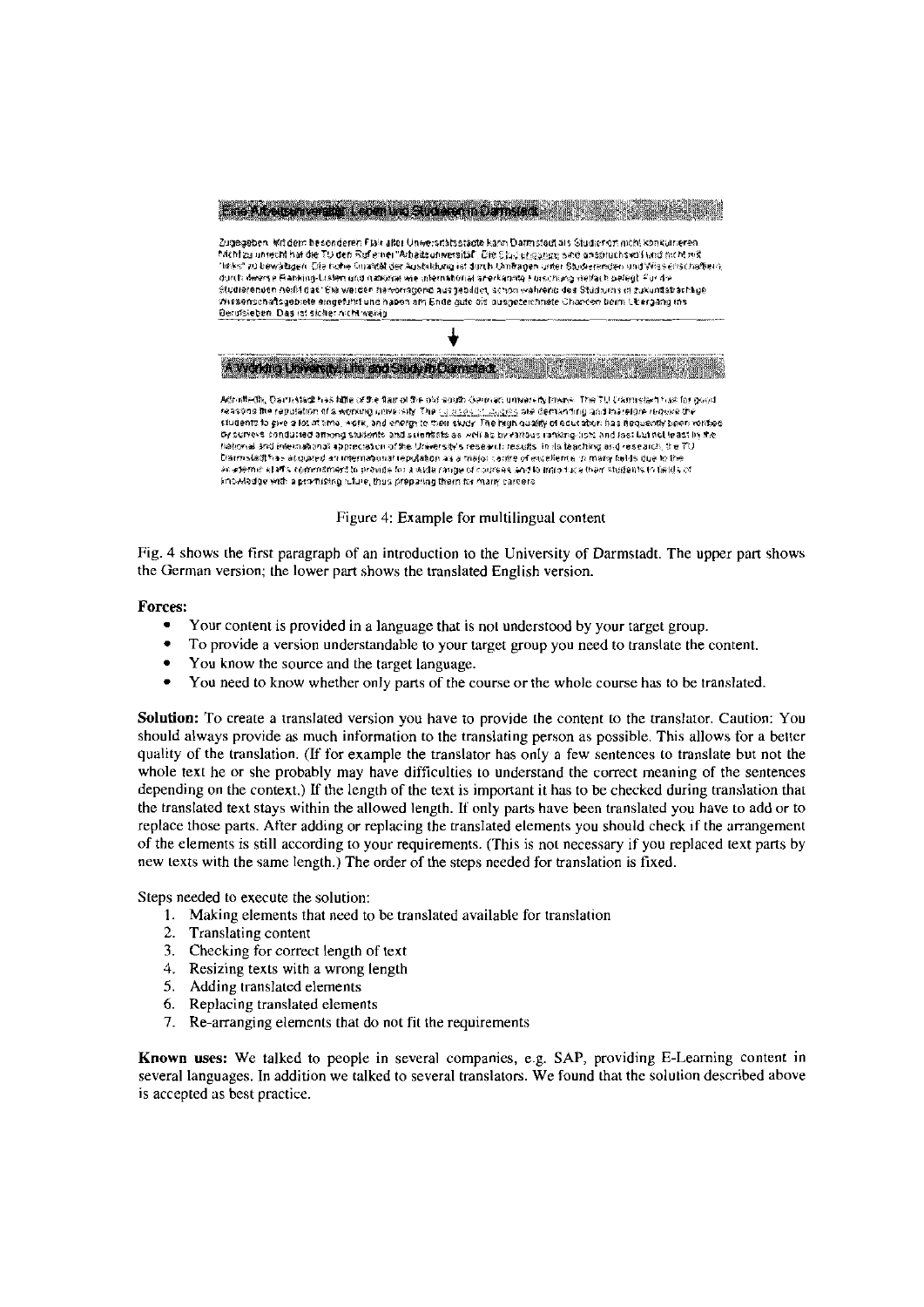#### **Consequences:**

Positive:

- The translated text elements are now available in the desired language.
- If you decide that the length of the text in both versions is not important you have no prohlems with texts being too long or too short.

Negative:

- If the length of the text is not important you have two different versions with respect lo the layout  $\bullet$ of the course.
- If the length of the text is important the translator has to take care of formulations that match the length of the original text. This might cause many abbreviations or formulations that have slightly different meaning then the original text.
- Providing a translated version of your content causes a higher maintenance effort as later changes in the original content also have to be translated.
- You have to translate each parallel version of your course (e.g. a print optimized version) as well.

#### **Related patterns: Not known**

#### **Connected Patterns:**

 $\bullet$ Printability (After translation of content that has been optimized for printing a further optimization for printing may be necessary.)

#### **Used Patterns:**

- "Correct length of text blocks" used by "Resizing texts with a wrong length"
- "Correct Arrangement of Elements" used by "Re-arranging elements that da not fit the requirements"

#### **4 Supporting Patterns**

#### **4.1 Correct Arrangement of Elements**

**Intent:** Get a correct arrangement of the elements contained in your course.

Context: When you execute an adaptation process it might be necessary that you change or delete some elements (graphical or textual). For example you change the company name or you delete occurrences of an old logo or replace them by a new logo. Deleting an element or replacing it by an element with a different size can cause a changed arrangement of the elements. If this new arrangement does not fit your requirements you have to re-arrange the elements. Or your requirements concerning the arrangement of elements have changed. This also leads to a need of a re-arrangement.

**Problem:** You have to change the arrangement of some elements in order that it fits to your requirements. How can you execute the re-arrangement?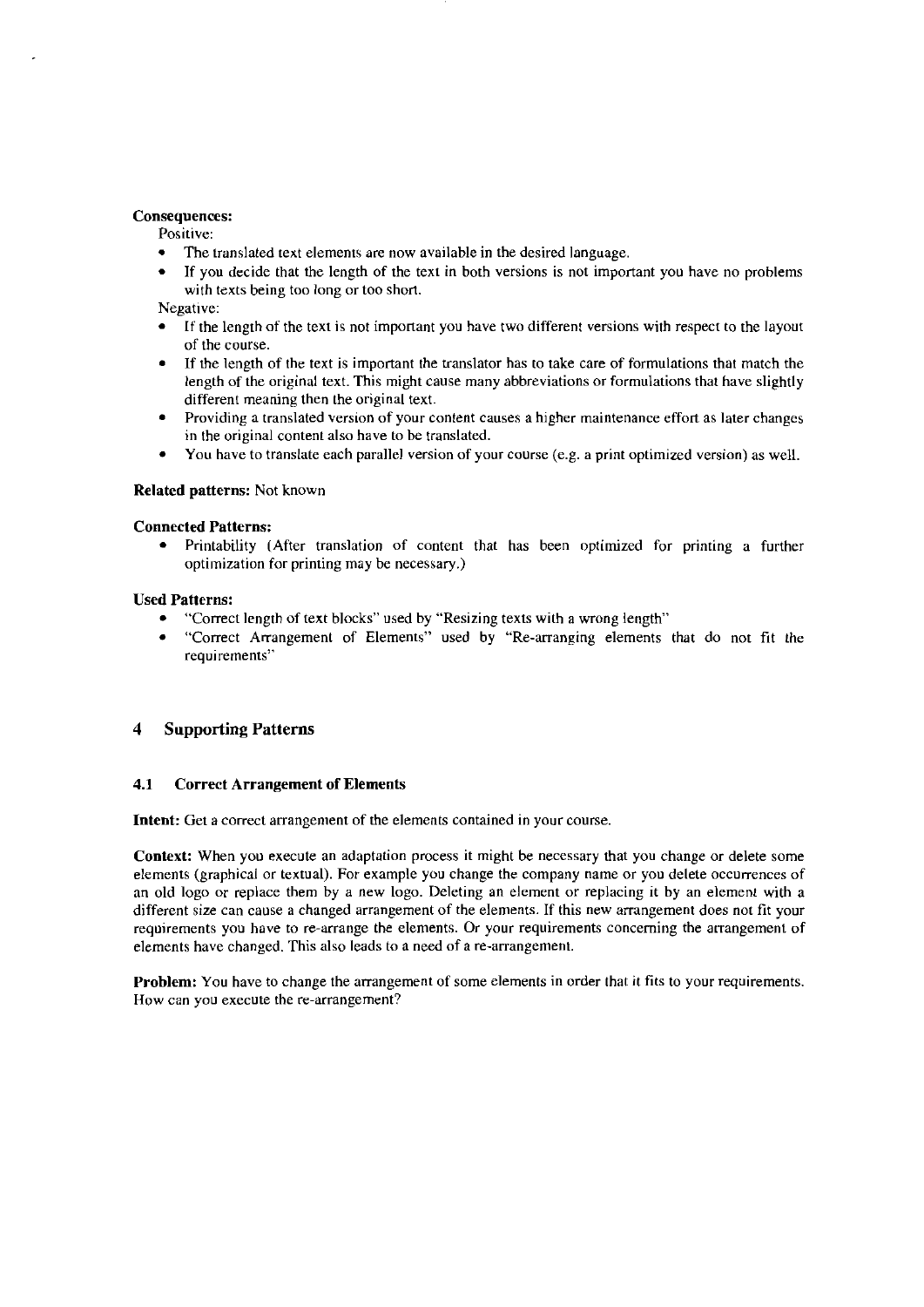

Figure 5: Example for re-arranging elements

Fig.5 shows a course page where a photograph has been replaced by an image. In addition the image had to be placed on the right hand side of the page. This made a re-arrangement necessary.

#### **Forces:**

- $\bullet$ The arrangement of some elements in your content hos changed for some reaaon (e.g. deletion or insertion of an element or replacement by an element with a different size).
- The new arrangement does not comply with the requirements. ٠
- Or the requirements how to arrange elements have changed.  $\bullet$
- $\bullet$ You must rearrange the elements to achieve an arrangement compliant with the requirements.

**Solution:** You have to re-arrange the elements in a way that they cornply with the requirements. There are several reasons why the arrangement of the elements is not correct (see forces).

If the arrangement has changed because you have replaced an element you can try to change the size of the new element. If for some reason (e.g. loss of quality) this is not possible or if you have added or deleted an element you can try to resize the surrounding elements. If you resize elements you should always take care not to decrease the quality.

If you cannot resize the elements or if the requirements on the arrangement of elements have changed you have to rearrange the elements. This means that you have to check how the elements can be arringed to achieve a result that Supports **a** good readability and understandability and that complies with the requirements.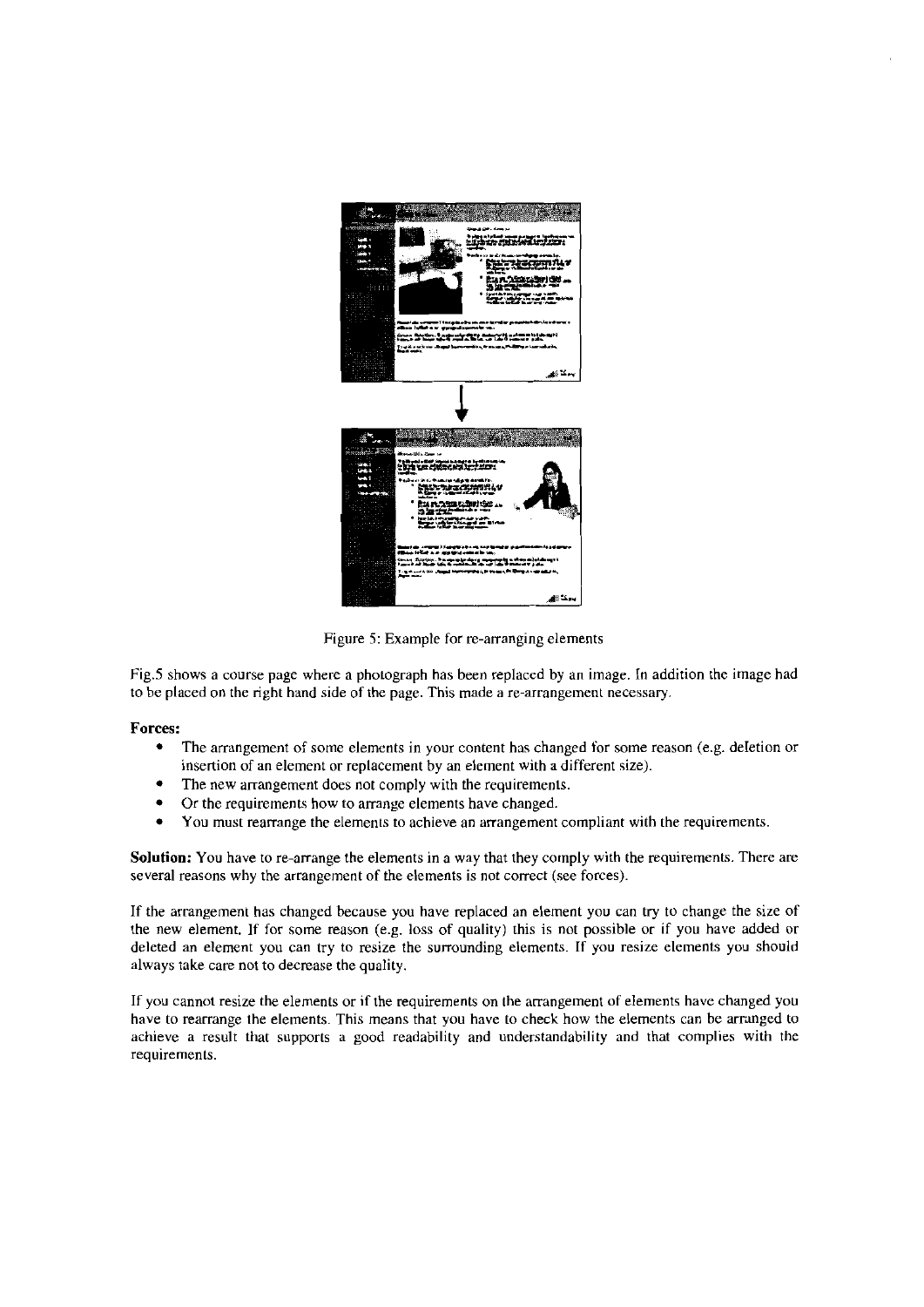**Known uses:** This pattern is based on our own experiences with changing the arrangement of elements in E-Learning Courses.

**Consequences:** 

Positive:

 $\blacksquare$ The elements are arranged correctly.

Negative:

- Depending on apotential resizing of elements their quality might have decreased.
- The new arrangement might be not as good as the original one, but at least it should be better than before the re-arrangement.

**Related Patterns:** Not known

**Used Patterns:** None

#### **4.2 Correct Length of Text Blocks** \*

Intent: Get a correct length of the text parts contained in your course.

Context: There are several adaptations where you replace text parts by new text parts, e.g. changing a companies narne, changing the terminology or translating content. In all these cases it might occur that the new texi parts have a length differeni from then the original ones. If it is important that the text parts do not change their length you have to correct the text parts in a way that the new length **is** equal io the original length.

**Problem:** You have to correct the length of text parts. How can you execute the correction?



Figure 6: Example for a corrected text length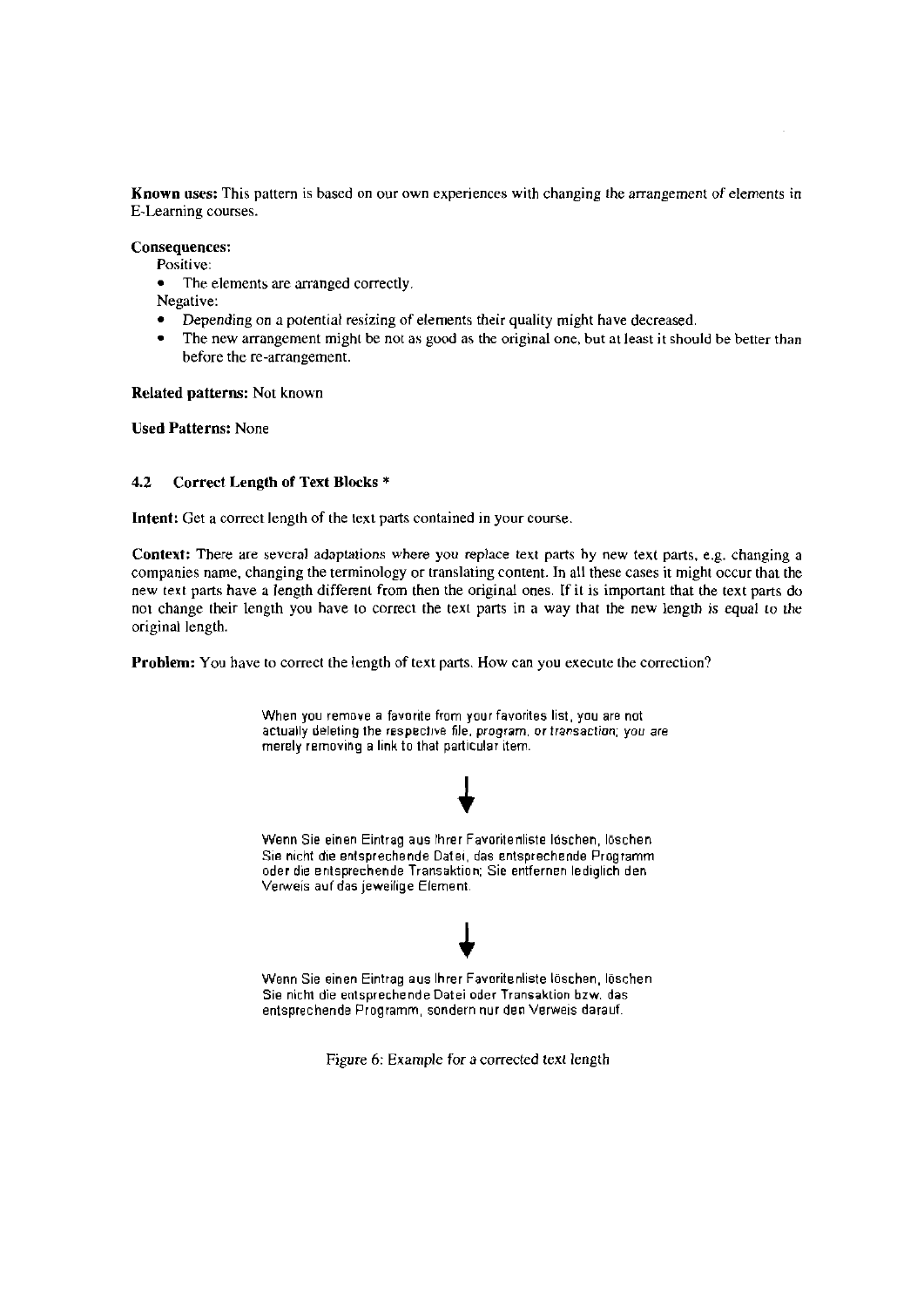Fig.6 is split into three parts. The first part shows a piece of the original text from an English manual. The second part shows the direct translation to German. The third part is the corrected version of the German text. (In this case the length of the corrected version is very similar but not cornpletely ideniical wich the length of the English version.)

#### **Forces:**

- Your content contains text boxes that changed their length for some reason.  $\bullet$
- $\bullet$ The new length of the text boxes does not comply with the length required for those text boxes.
- To change the size of the text box it is not enough to resize it e.g. by changing the font size. You must change its length.

Solution: If you want to correct the length of a text box you have to change the content. There are two possibilities regarding the lengih: Your new text is too long or too short. Texts, thai are too long, have to he shortened and texts, that are too sliort. have to be lengthened.

To shorten a text you can try to find abbreviations. (Caution: Do not use too many abbreviations. This has a negative impacl on readability and understandability.) In addition you can try to find synonyms that are shorter (e.g. "to make longer" - "lengthen"). If you use synonyms you must be careful that you do not change the meaning. You can also try to find phrasings that are shorter (see Fig.  $6$ ).

To lengthen a text you have the same possibilities: You can write out all abbreviations, you can try to find longer synonyms and you can try to find longer phrasings.

**Known uses:** This pattern is based on our own experiences as well as on the experiences of several other people working with content, like translators.

#### **Consequences:**

#### Positive:

The changed text now has the correct length.

Negative:

- Depending on how you changed the length the quality of the text might have decreased.
- The text might have a slightly different meaning.
- If you use many abbreviations the readability of the corrected text might be not as good as it was  $\bullet$ before.

#### **Related patterns: Not known**

**Used Patterns:** None

#### **5 Conclusion and Future Work**

Creating appropriate E-Learning content is often not affordable to companies that would like to use **E-**Learning content. To those companies re-uning existing content would **bc** a cheaper solutiori. However often this fails as content has to be adapted to the specific usage scenario of the company before they cnn use it. It would be desirable if one person could perform all the adaptations without nccding experts for each single adaptation. But this means that the adaptations are performed by persons with a basic but not an expert knowledge in executing all the adaptations.